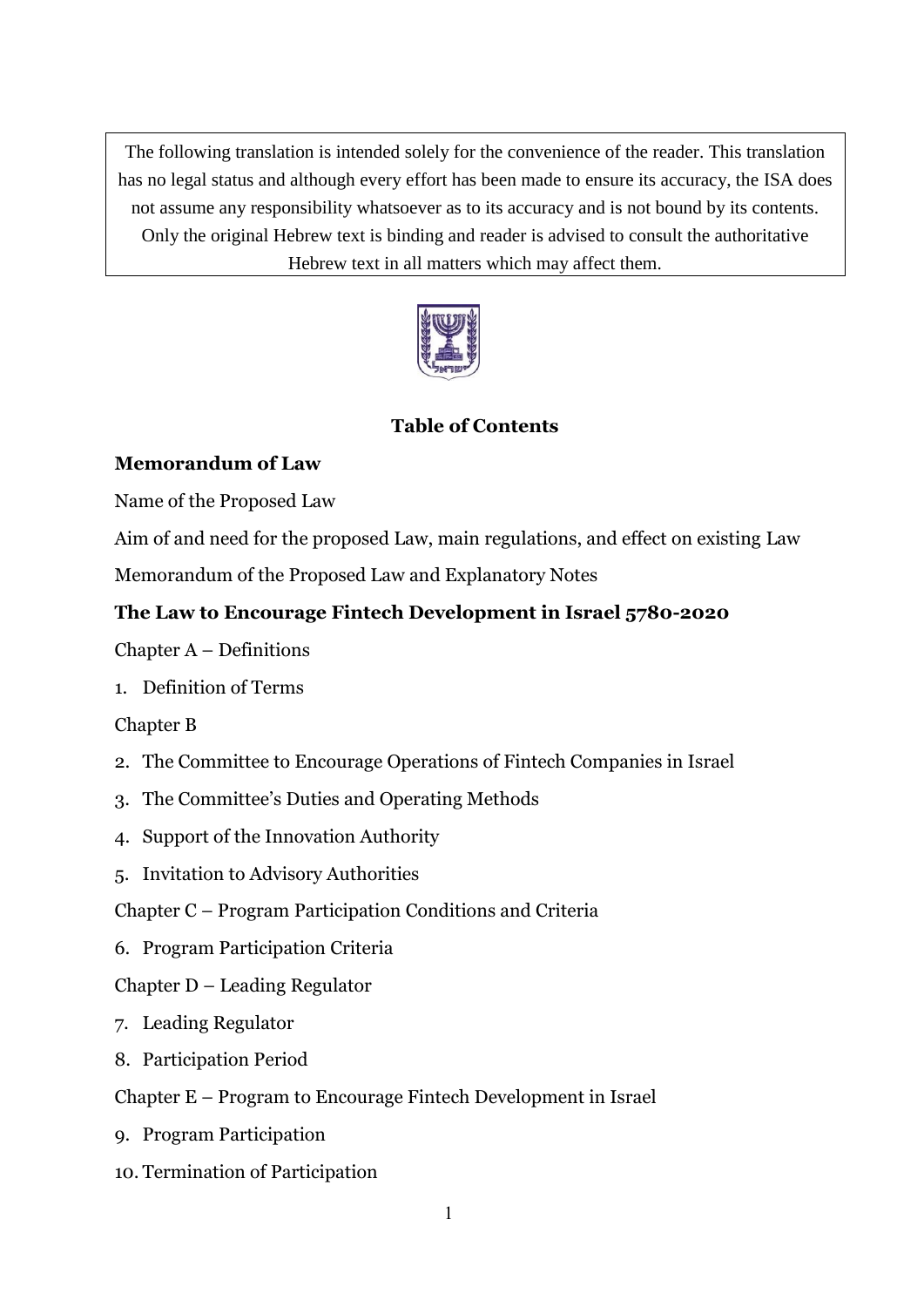Chapter F – Relief and Adjustments to Innovative Financial Companies in the Licensing Track

- 11. The Supervisor's authority over financial services to determine relief and adjustments
- 12. The ISA Chair's authority to determine relief and adjustments
- Chapter G Administrative Means of Enforcement
- 13. Enforcement Authority over Innovative Financial Companies in the licensing track
- 14. Monetary sanctions in the licensing track
- 15. Monetary sanctions in the oversight track
- 16. Collection
- Chapter H Miscellaneous
- 17. Information Sharing
- 18. Confidentiality
- 19. Execution
- 20.Amendment to the Prohibition Against Money Laundering Law
- First Addendum (Section 11)
- Second Addendum (Section 12)
- Explanatory Notes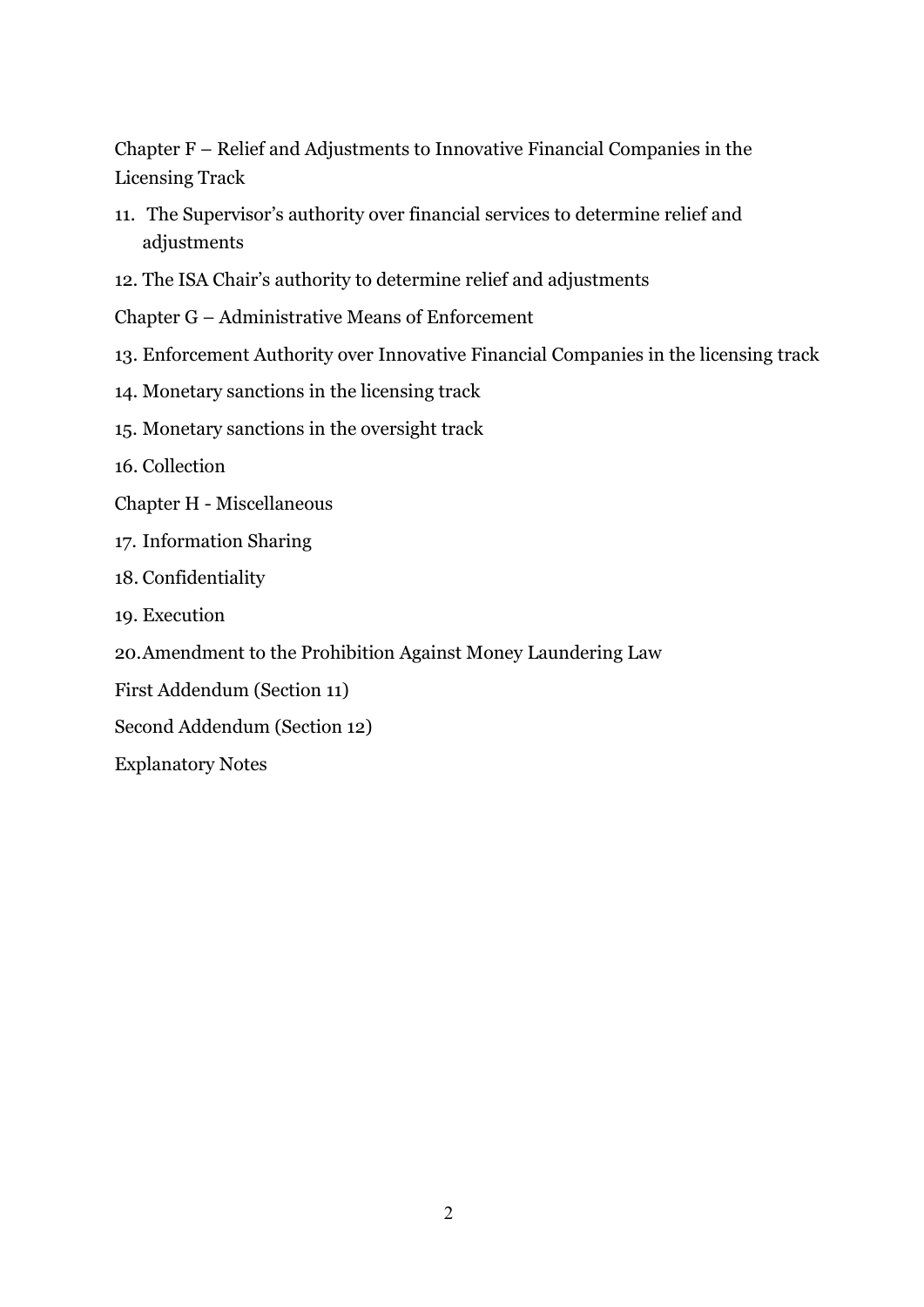### **Memorandum of Law**

#### **A. Name of the Proposed Law**

The Law to Encourage Fintech Development in Israel 5780-2020

# **B. Aim of and Need for the Proposed Law, Main Regulations, and Effect on Existing Law**

Recent years have seen the emergence of a large number of companies that use new technologies to provide financial products and services in diverse fields including credit, payments, settlement and means of payment, investment management, financial management, banking services, and insurance ("the fintech sector"). The Fintech sector is one of Israel's fastest growing start-up sectors, with over 500 active companies that raised an estimated USD 1.8 billion in 2019. According to these estimates, Israel is one of the leading countries in this field.

The fintech sector offers many benefits to financial consumers and to the financial system. These new financial technologies have the potential to enhance the financial system, reduce the costs of financial services in Israel, and offer new solutions able to advance Israel's economy. Israel therefore has a strong interest in promoting its fintech sector and the launch of new financial products for Israeli consumers, in order to increase competition among service providers, expand access to financial services and products, and elevate customer service quality.

Furthermore, making fintech companies accessible to the Israeli market will encourage them to operate in Israel, and maintain their core business in Israel, in contrast to the current situation. Today, the challenges of launching and testing products and services in Israel incentivize companies to leave Israel and relocate their operations. Therefore, promoting the fintech sector in Israel can contribute to economic growth and promote employment in high-productivity jobs.

In general, with the aim of maintaining financial systems' credibility and stability, supervisory agencies have been established in countries across the world to monitor the operations of financial entities and to determine rules designed to reinforce the stability of the financial system, protect consumers, and maintain a competitive market. Traditionally, regulatory directives were determined with a view to the actors in the financial sector, yet are frequently unsuitable for the novel products and services that fintech companies offer. The absence of a suitable regulatory framework is the result of the rapid and fluctuating development of the Fintech industry, which makes it difficult for regulation to adapt at the required pace. As a result, fintech companies are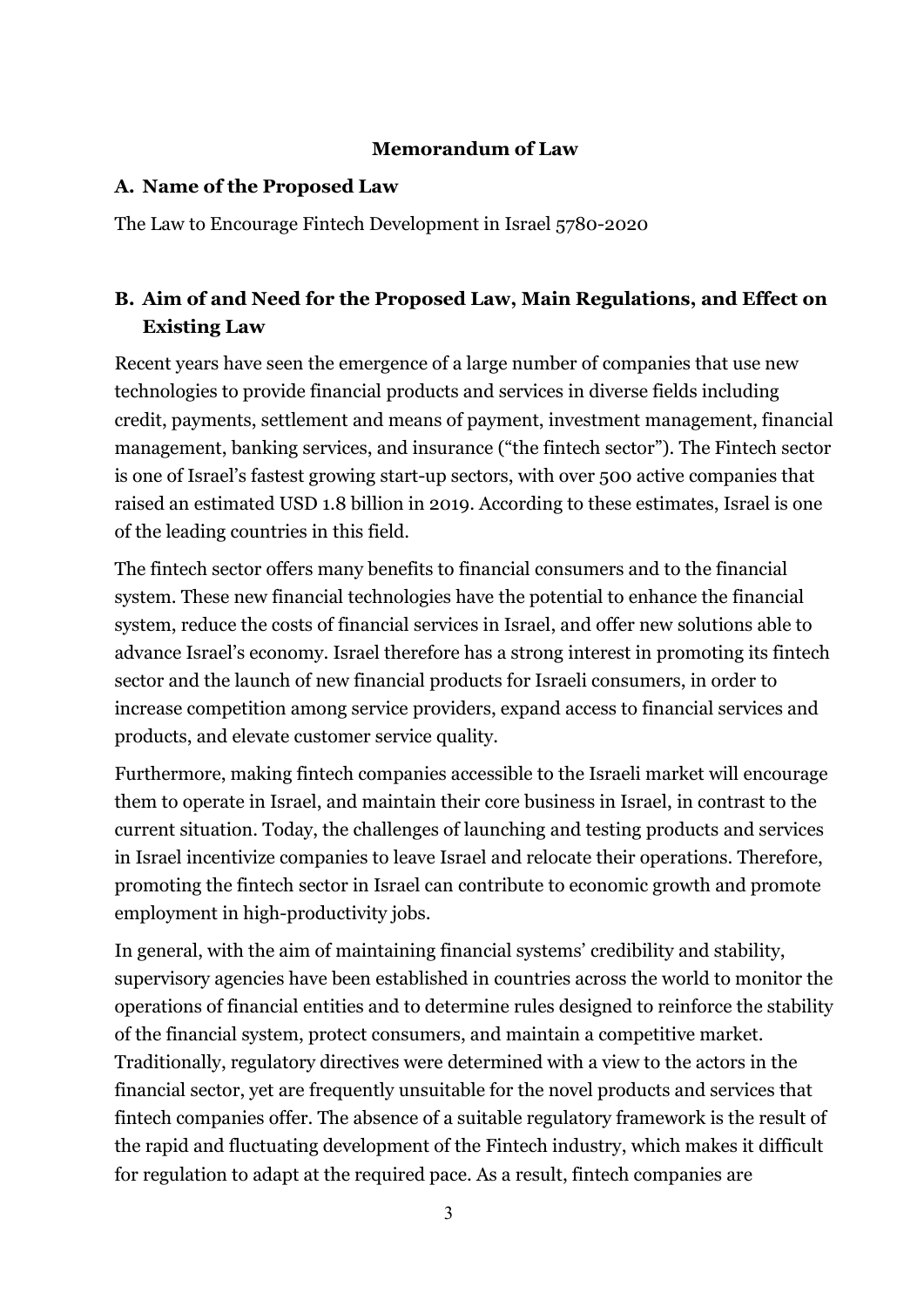sometimes viewed as a potential threat to the financial system.

To achieve both the goals of cultivating financial innovation and regulatory aims, and to allow regulators to learn more about the developments in this field and adjust regulation accordingly, many countries across the globe, including Great Britain, Singapore, Hong Kong, Indonesia, Japan, and Australia, have introduced regulatory sandboxes – quasi-experimental settings in which existing regulation is adjusted to fintech companies. These sandboxes allow companies to apply their business model on a trial basis and monitor how their service or product impacts end customers. The most popular of all sandbox models combines restrictions on the companies' operations with regulatory oversight, in order to minimize the companies' risks of operating in the sandbox.

On January 11, 2018, in Government Resolution No. 3441 concerning the establishment of an experimental environment for fintech companies, the government decided to appoint a team to study the introduction of a relaxed regulatory environment, adjusted to companies using innovative technology to offer financial products and services ("the Team"). The Team included representatives of the ISA, the Ministry of Justice, the Budget Division of the Ministry of Finance, the Bank Supervision and the Payment and Settlement Systems Departments of the Bank of Israel, the Capital Market Insurance and Savings Authority ("the Capital Market Authority"), and the Anti-Money Laundering and Terror Financing Authority ("IMPA"). The Team was instructed to study existing models across the globe and the needs and features of the Israeli market, and recommend to the Minister of Finance an outline program for an experimental environment for fintech companies, which would facilitate the expansion of their operations in Israel and allow them launch their products to Israeli consumers.

The Team found that Israel's fintech sector is disproportionately large on a global scale, yet many fintech companies operating in Israel do not offer extensive services to Israeli consumers. While this fact has been explained by the small size of the Israeli market, which limits' companies economic incentive to launch new products or services, this argument also applies to all high-tech companies in all sectors, where evidence shows that the Israeli market is a rapid adopter of innovative technologies and features a disproportionately wide range of advanced products compared to other countries.

Based on its study of the challenges facing fintech companies in Israel, the Team found that Israel's regulatory requirements constitute the major obstacle and key inhibitor of financial innovation. The complexity of regulatory requirements for the financial sector is not unique to Israel, and is the result of the specific risks and market imperfections of the world of finance, specifically its unique compliance risks, and the need to ensure the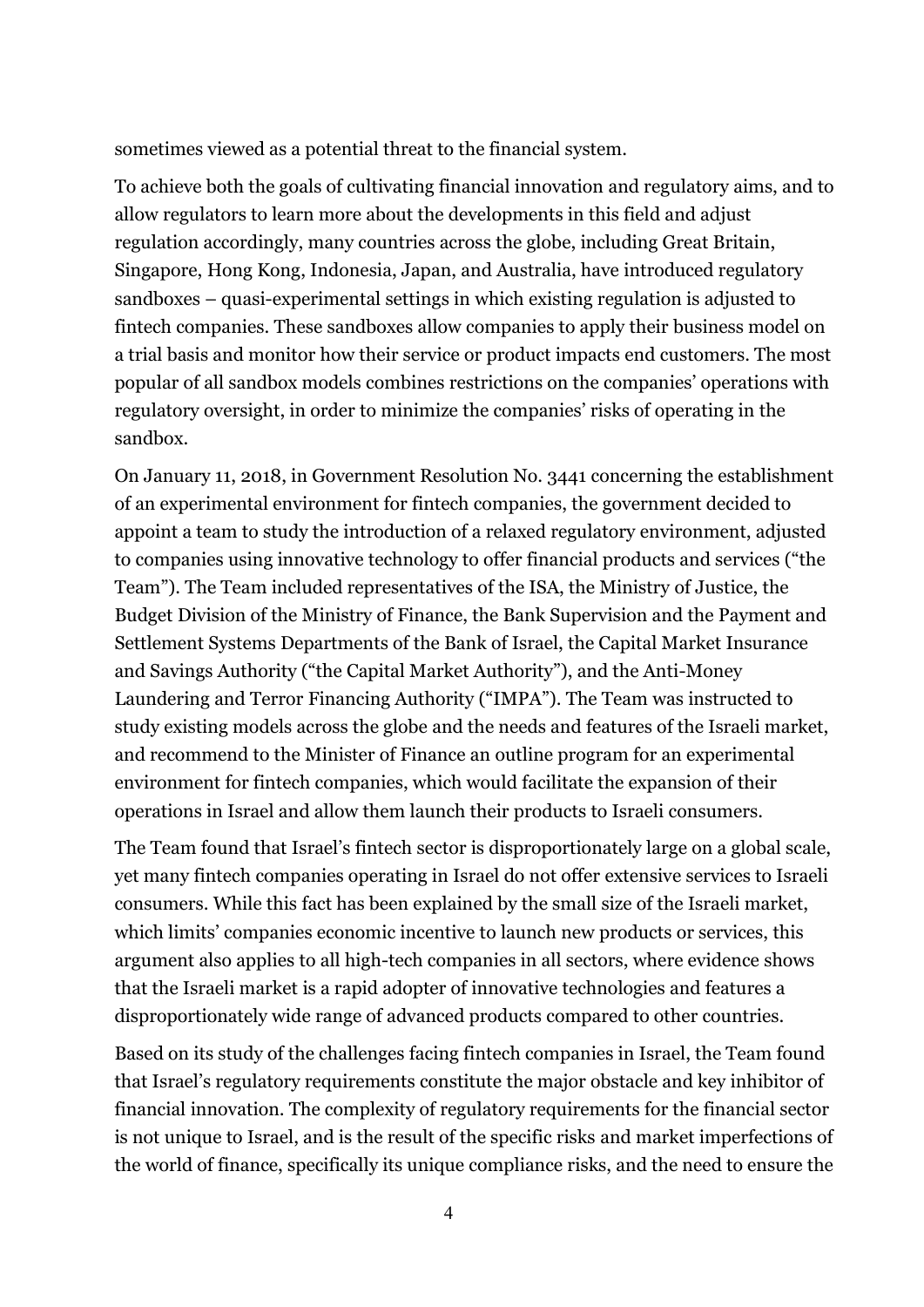stability of the financial system and its financial entities. In the absence of a regulatory framework adjusted to the features of early-stage fintech companies, the existing regulatory regime poses wide-ranging, complex challenges for such companies, which may act as significant barriers, preventing them from establishing and developing their business in Israel, and impeding their ability to offer products and services on the Israeli market. The Team therefore advised the establishment of a sandbox platform that supports fintech companies' trial and error as they respond to the regulatory challenges typically facing of fintech companies, and fosters learning by both fintech companies and regulators. This Memorandum of Law proposes to adopt the Team's recommendations and establish an experimental environment (sandbox) for fintech companies.

It is proposed to establish a sandbox program for fintech companies in Israel, which will be operated by a committee to encourage financial technology in Israel, which will coordinate the activities of all program participants. The committee, which will include representatives of all the Financial Regulators in Israel, will act as the single governmental gateway to the program, without affecting the Financial Regulators' individual authority or discretionary powers. The committee will include one representative appointed by each of the Minister of Finance, the Supervisor of Banks at the Bank of Israel, the Commissioner of the Capital Market Authority (also in its capacity as Supervisor of Financial Service Providers), the Chair of the ISA, and an employee of the IMPA appointed by the Minister of Justice. The committee may also receive assistance from the Innovation Authority.

The committee's aim is to assist companies wishing to operate within the sandbox program, especially if their operations are not unequivocally classified as coming under the ambit of a specific Financial Regulator. The committee will also facilitate rapid and efficient responses to companies that encounter problems when operating in the Israeli financial system as a result of issues that are the responsibility of regulators in other field. An example is the case of a company supervised by the Capital Market Authority that finds it challenging to open a bank account in Israel. The committee will resolve the issue by coordinating between the company and the Capital Market Authority and the IMPA. The proposed program outline will enable cautious, careful experimental implementation of an internationally innovative regulatory approach. Moreover, such implementation will enable regulators' joint learning and consultations, expanding the cumulative experience of each Financial Regulator, which would otherwise be exposed on to the companies subject to its supervision. To guarantee that the committee operates efficiently, it is proposed to allow information about program participants to be shared by all committee members.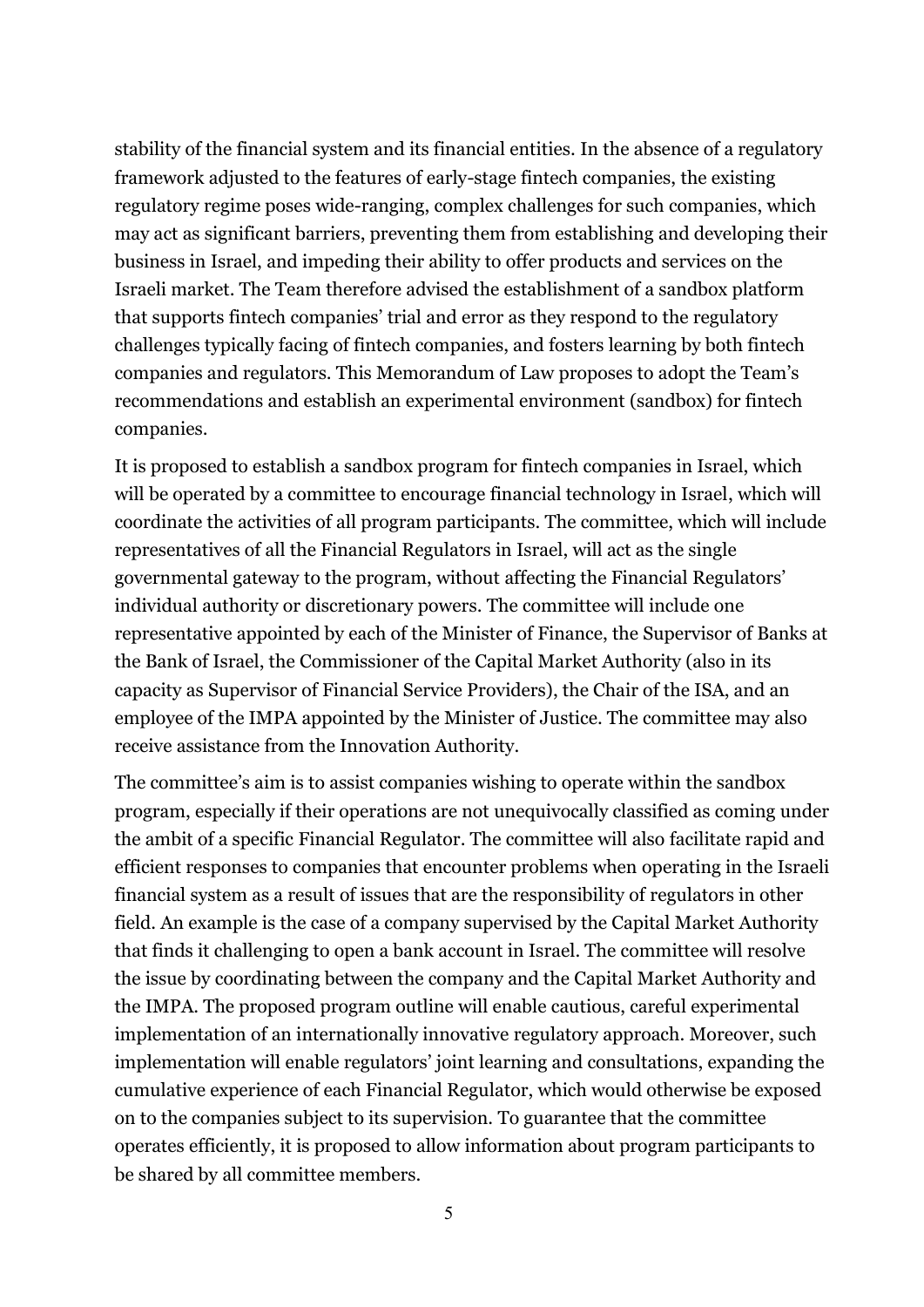It is proposed that the committee select participants for the regulatory sandbox program. The committee will determined the duration of each program, which will not exceed two years, with an option to extend each program by an additional two years, in order to allow regulators to gain an understanding of the fintech companies' regulatory challenges. The sandbox program will operate two tracks:

(a) A licensing track: It is proposed to establish a licensing track for companies whose operations require a permit from one or more Financial Regulators. This track will allow the relevant Financial Regulator/s to grant participants accommodations or regulatory relief for a limited period. The relevant Financial Regulator/s may stipulate conditions for such regulatory relief or adjustments, for example by imposing a limit to the number of clients that the company may approach. The regulatory relief or adjustments are designed to allow participating companies to test their products and services in Israel and study how they may meet local legal requirements at the program's conclusion.

(b) An oversight track: The Team also found that fintech companies that are not subject to permits or supervision by a Financial Regulator may nonetheless encounter significant challenges when operating in Israel. Of these, the companies' key challenge involves their interactions with the banking system: Because these companies are not subject to a regulatory AML/CTF regime, their operations are considered to be high risk for the banking system. It is therefore proposed to establish an oversight track in the program for companies whose operations are not subject to licensing requirements. This track will help resolve the challenges that these companies encounter by, among other things, introducing an AML/CFT regime within the program based on a specific AML/CFT order.

To promote specialization and efficiency, and to avoid threats to regulatory independence, it is proposed that each participant be associated with a lead Financial Regulator that will handle its program application. The identity of the lead Financial Regulator will be determined according to a company's areas of operation. For example, the ISA will act as the lead Financial Regulator for companies that offer products or services related to investment advising.

Note that the Ministry of Finance intends to integrate this Memorandum of Law within the Economic Program Law for the year 2020.

### **C. Memorandum of the Proposed Law and Explanatory Notes**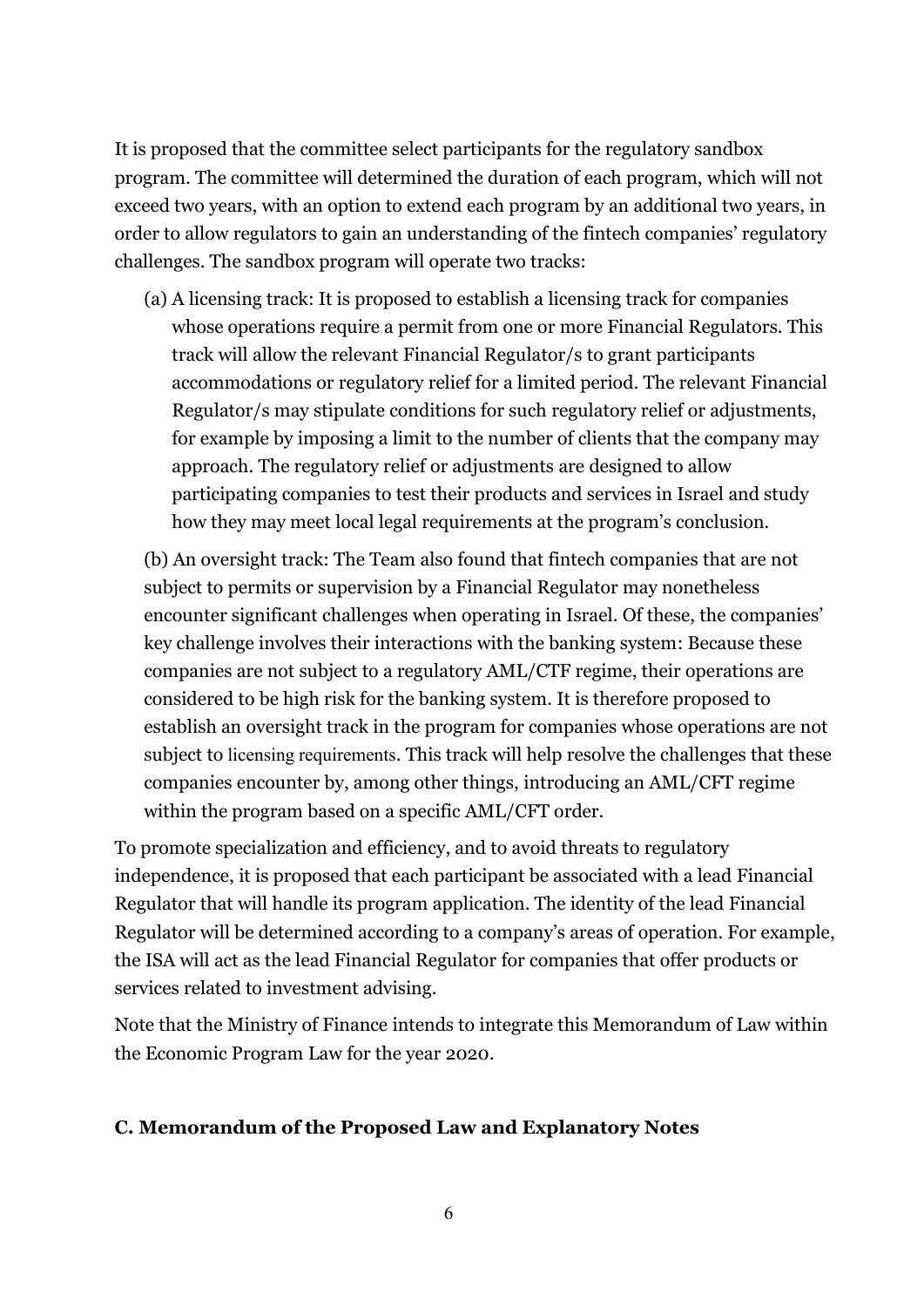# **Memorandum of Law to Encourage Fintech Development in Israel 5780- 2020**

| <b>Chapter One: Definition of Terms</b> |    |                                                                                                                                                                                                                                      |  |
|-----------------------------------------|----|--------------------------------------------------------------------------------------------------------------------------------------------------------------------------------------------------------------------------------------|--|
| Definition of<br><b>Terms</b>           | 1. | In this Law -                                                                                                                                                                                                                        |  |
|                                         |    | "Permit" – a permit or license or approval issued by law;                                                                                                                                                                            |  |
|                                         |    | "the Commissioner of Capital Market Insurance and Savings"<br>- The Commissioner of Capital Market, Insurance, and<br>Savings, appointed according to Section 2(a) of the<br>Supervision of Insurance Law $5741-1981$ ; <sup>1</sup> |  |
|                                         |    | "the Supervisor of Banks" - The Supervisor of Banks<br>appointed according to Section 5 of the Banking Ordinance<br>1941;2                                                                                                           |  |
|                                         |    | "the Supervisor of Financial Services" – The Supervisor of<br>Financial Services in its meaning in Section 2 of the Control<br>of Financial Services Law (Regulated Financial Services)<br>5766-2016;3                               |  |
|                                         |    | "Fintech Company" - A company that uses innovative<br>technology to provide financial products and services, during<br>its participation in a program pursuant to Section 3;                                                         |  |
|                                         |    | "The Rating Law" - The Regulation of Credit Rating<br>Company Operations Law 5764-2014;                                                                                                                                              |  |
|                                         |    | "The Advice Law" - The Regulation of Investment Advice,<br><b>Investment Marketing and Investment Portfolio</b><br>Management Law, 5755-1995;4                                                                                       |  |

-

<sup>1</sup> Book of Laws 5741, 208.

<sup>2</sup> Official Gazette no. 1941, 85.

<sup>3</sup>Book of Laws, 5776, 1098.

<sup>4</sup> Book of Laws 5755, 416.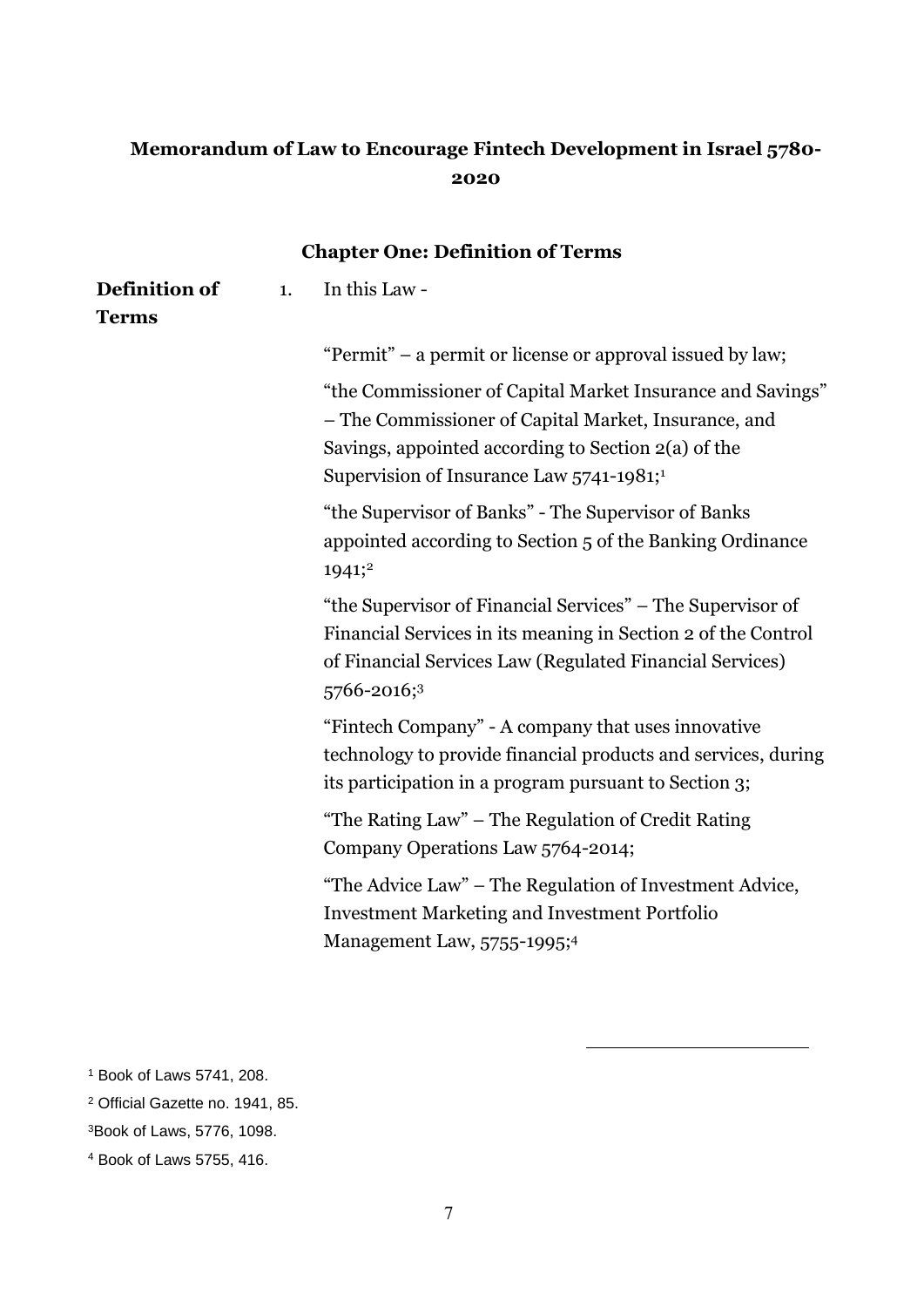"The Joint Investments in Trust Law" – The Joint Investments in Trust Law 5754-1994;<sup>5</sup>

"The Securities Law" - The Securities Law 5728-1968;<sup>6</sup>

"ISA Chair" – The Chairperson of the Israel Securities Authority appointed according to Section 3(b) of the Securities Law 5728-1968;<sup>7</sup>

"Applicant" – A company that submitted an application to participate in a program;

"Program Duration" - The duration of a program as determined by the committee pursuant to Section 3(g);

"The Governor" – The Governor of the Bank of Israel appointed according to Section 6 of the Bank of Israel Law 5770-2010; 8

"the Company's Operation" – In a company with several lines of activity, the activity of a Fintech Company in respect of which an application to join a program was submitted;

"The Innovation Authority" – The National Authority for Technological Innovation established under the Encouragement of Industrial Research and Development Law 1944-1984;9

"Lead Regulator" – For each Innovative Financial Company, the regulator determined according to the provisions of Section 7;

"Competent Regulator" – A Financial Regulator competent to issue a permit for the Applicant's operations;

-

"Financial Regulator" – Any of the following:

(1) The Governor or the Supervisor of Banks;

<sup>5</sup> Book of Laws 5754, 308.

<sup>6</sup> Book of Laws 5728, 234.

<sup>7</sup> Book of Laws 5728, 234

<sup>8</sup> Book of Laws, 5770, 452.

<sup>9</sup> Book of Laws 5744, 100; Book of Laws 5775, 256.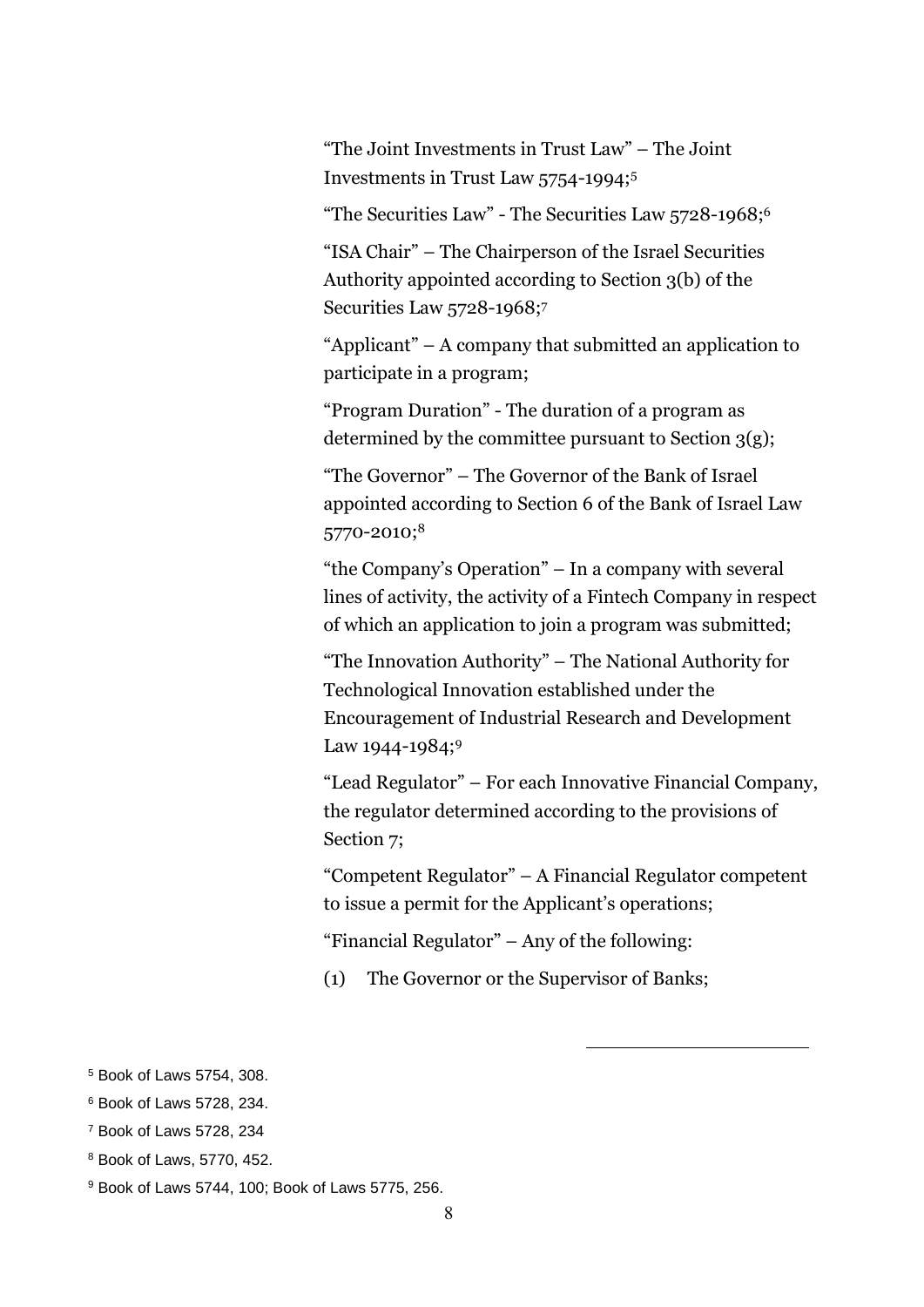- (2) The Commissioner of Capital Markets, also in its capacity as the Supervisor of Financial Service Providers;
- (3) The ISA Chair;

"Advisory Authorities" – includes government ministries and their units and auxiliary units, the Competition Authority, the Innovation Authority, the Cyber Emergency and Security Division of the Ministry of Finance, the Tax Authority, the National Economic Council, and the Payment and Settlement Systems Department in the Bank of Israel, and government ministries;

"The Minister" – The Minister of Finance;

"A Program" - A program for encouragement of fintech development in Israel, according to Section 3(a).

### **Chapter B – Committee to Encourage Operations of Fintech Companies in Israel and its Functions**

| <b>Committee to</b>      | 2. |     | The Minister will appoint a committee to encourage                                                                                                                                                                                                                     |
|--------------------------|----|-----|------------------------------------------------------------------------------------------------------------------------------------------------------------------------------------------------------------------------------------------------------------------------|
| <b>Encourage</b>         |    |     | operations of fintech companies in Israel ("the Committee"),                                                                                                                                                                                                           |
| <b>Fintech in Israel</b> |    |     | whose members will be:                                                                                                                                                                                                                                                 |
|                          |    | (1) | A representative appointed by the Minister from<br>among the Ministry's employees and who is not an<br>employee of the Capital Market Insurance and<br>Savings Authority;                                                                                              |
|                          |    | (2) | A representative appointed by the Governor from<br>among the employees of the Bank of Israel;                                                                                                                                                                          |
|                          |    | (3) | A representative appointed by the Commissioner<br>of Capital Market Insurance and Savings<br>Authority also in its capacity as the Supervisor of<br>Financial Service Providers, from among the<br>employees of the Capital Market Insurance and<br>Savings Authority; |
|                          |    | (4) | A representative appointed by the Chair of the ISA<br>from among ISA employees;                                                                                                                                                                                        |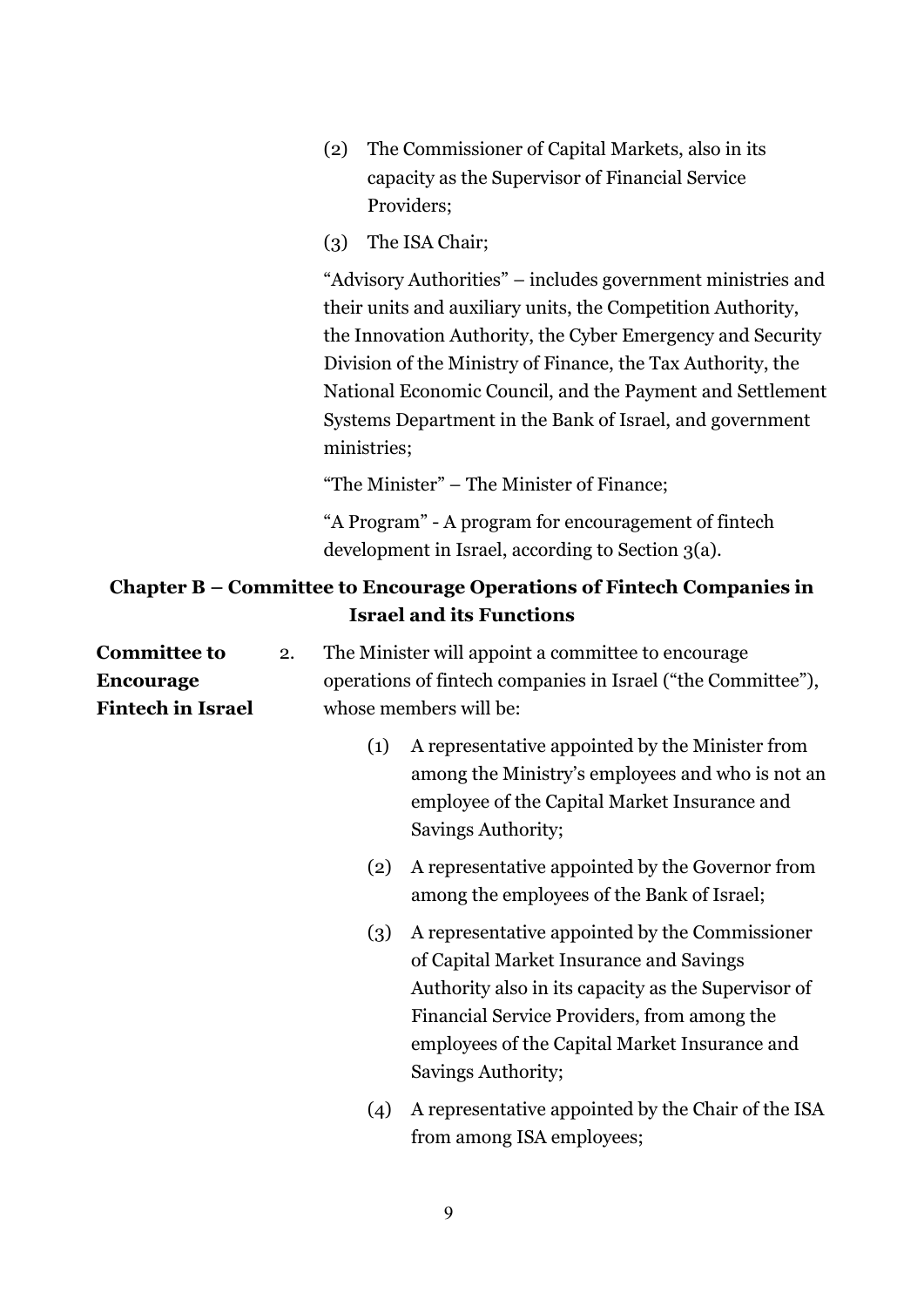- (5) A representative appointed by the Minister of Justice from among IMPA employees.
- 3. (a) The Committee will operate one or more Programs to encourage fintech development in Israel.
	- (b) The Committee will determine the maximum number of participants in each Program.
	- (c) The Committee will determine the manner of submitting applications to the Program, including the evidence required to prove compliance with the criteria stated in Section 5.
	- (d) The Committee will determine the assessment methods of the Program applications, pursuant to the provisions of Chapter C.
	- (e) The Committee will select program participants in an equitable, public proceeding.
	- (f) The Committee will select an Applicant only if it is endorsed by a representative of the Competent Financial Regulator.
	- (g) The Committee will determine the Program Duration, provided that the duration does not exceed two years; The Committee may extend the Program Duration for an additional period of no more than two years if it believes that such extension is necessary to complete the Program activities or for any other cause, which is required to be recorded.
	- (h) The Committee will publish its decisions on Applicants' acceptance and the Lead Regulator's decisions on the relief and adjustments granted to Program participants, as stated in Chapter D.
	- (i) The Committee will determine the procedures of its work and its meetings.

**The Committee's Functions and Method of Operations**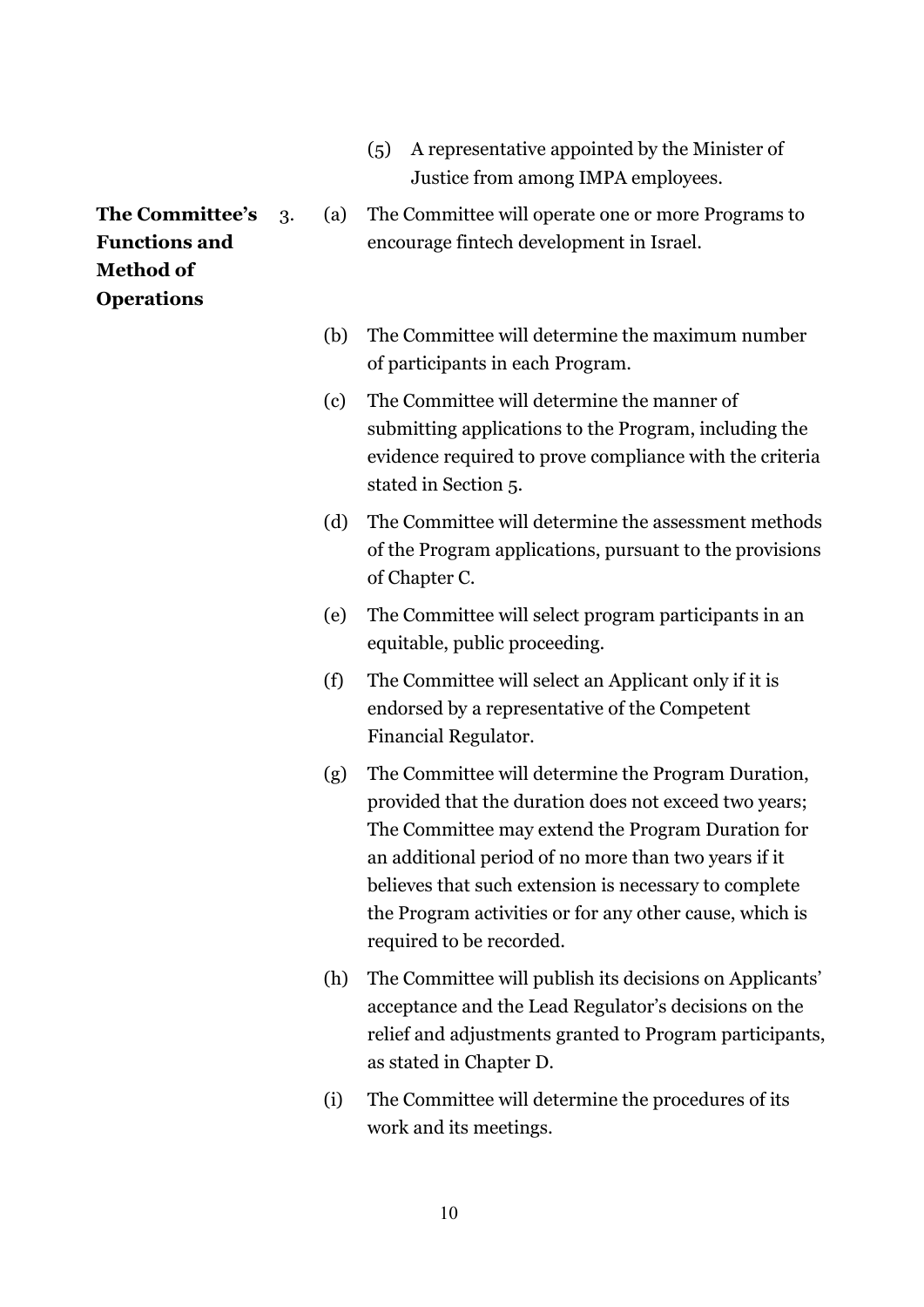| <b>Assistance from</b><br>the Innovation<br><b>Authority</b>  | 4. | (a)                                                                                                                                | The Committee may receive assistance from the<br>Innovation Authority in assessing the aspects of the<br>applications related to Applicants' R&D activities,<br>pursuant to the powers of the Innovation Authority<br>regulated in the Innovation Law.                                                                                                                                                                                                 |  |
|---------------------------------------------------------------|----|------------------------------------------------------------------------------------------------------------------------------------|--------------------------------------------------------------------------------------------------------------------------------------------------------------------------------------------------------------------------------------------------------------------------------------------------------------------------------------------------------------------------------------------------------------------------------------------------------|--|
|                                                               |    | (b)                                                                                                                                | For the purpose of subsection (a), the Committee and<br>its members may furnish to the Innovation Authority<br>information in their possession about an Innovative<br>Financial Company, as such information is required by<br>the Innovation Authority to assess the Applicant<br>according to this Law. The Innovation Authority and its<br>employees may use said information only for the<br>purpose of assessing applications.                    |  |
| <b>Invitation to</b><br><b>Advisory</b><br><b>Authorities</b> | 5. | The Committee may invite Advisory Authorities to attend its<br>meetings, and must do so at the request of any Committee<br>member. |                                                                                                                                                                                                                                                                                                                                                                                                                                                        |  |
|                                                               |    |                                                                                                                                    | Chapter C - Conditions and Criteria for Program Participation                                                                                                                                                                                                                                                                                                                                                                                          |  |
| Criteria for<br>Program<br>Participation                      | 6. | (a)                                                                                                                                | The Committee will take the following factors into<br>consideration in assessing an Applicant's suitability for<br>a Program:                                                                                                                                                                                                                                                                                                                          |  |
|                                                               |    |                                                                                                                                    | The extent of innovativeness of the financial<br>(1)<br>service or product offered by the Applicant;                                                                                                                                                                                                                                                                                                                                                   |  |
|                                                               |    |                                                                                                                                    | The anticipated benefit for consumers in Israel;<br>(2)<br>For this purpose service improvements or savings,<br>promotion of competition, resolution of an<br>existing problem or satisfaction of an existing<br>need will be taken into consideration. In special<br>circumstances in which the Applicant's service or<br>product cannot be offered in Israel — whether it<br>may presumed that the Applicant will otherwise<br>contribute to Israel; |  |
|                                                               |    |                                                                                                                                    | The Applicant's need for adjustments to the<br>(3)<br>existing regulatory framework in order for it to<br>operate;                                                                                                                                                                                                                                                                                                                                     |  |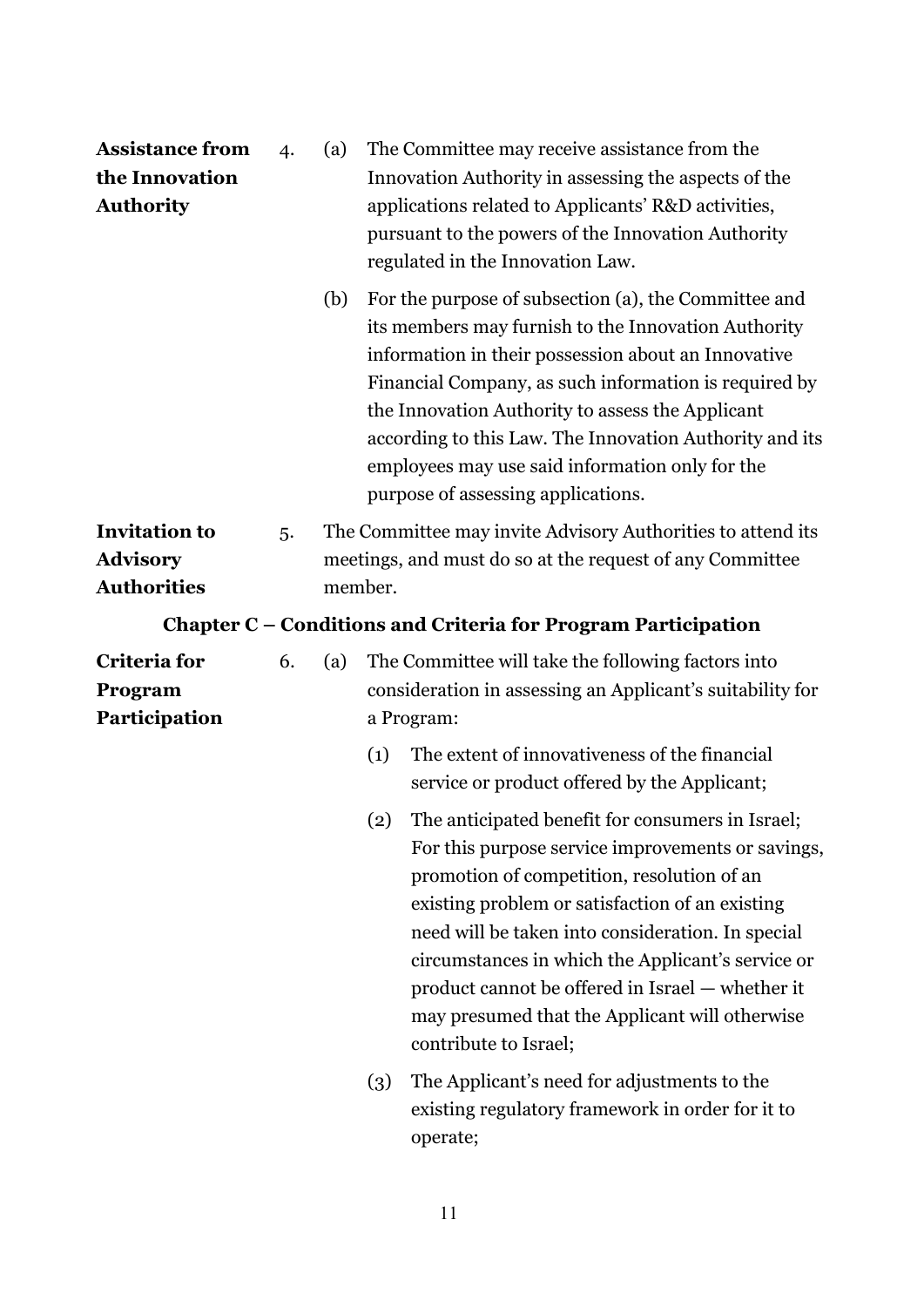- (4) The Applicant's technological, legal, and operational maturity for operating in a Program, and for marketing the product or service that it is offering, at least in the pilot stage;
- (5) The risks entailed in the Applicant's operations and the means that are appropriate for controlling these risks, including damages to injured customers;
- (6) The effect of accepting the Applicant into a program on competition in the capital market, the financial system, and in the Applicant's specific product or service sector.
- (7) Compliance with the reliability requirements, to be defined by the Committee.

### **Chapter D – Lead Regulator**

| <b>Lead Regulator</b> | 7. | (a)                                                                                                                                                                                  | If the operations of a Fintech Company are subject to a<br>permit issued by a Financial Regulator, the Competent<br>Authority will be the Lead Regulator. If the operations<br>of a Fintech Company are subject to permits issued by<br>several Financial Regulators, the Committee may<br>determine one or more Lead Regulators. |
|-----------------------|----|--------------------------------------------------------------------------------------------------------------------------------------------------------------------------------------|-----------------------------------------------------------------------------------------------------------------------------------------------------------------------------------------------------------------------------------------------------------------------------------------------------------------------------------|
|                       |    | (b)                                                                                                                                                                                  | If the operations of a Fintech Company are not subject<br>to a permit, the Committee will determine a Lead<br>Regulator for each such Innovative Financial Company,<br>taking into account the link between the company's<br>operations and the areas under the responsibility of the<br><b>Financial Regulator;</b>              |
| Participation         | 8. |                                                                                                                                                                                      | For each Fintech Company, the Lead Regulator will                                                                                                                                                                                                                                                                                 |
| Period                |    | determine the program participation period, and notify the<br>Committee, provided that the participation period does not<br>exceed the Program Duration determined by the Committee. |                                                                                                                                                                                                                                                                                                                                   |
|                       |    |                                                                                                                                                                                      | Chapter E – Program to Encourage Fintech Development in Israel                                                                                                                                                                                                                                                                    |
| Program               | 9. | (a)                                                                                                                                                                                  | A Program to Encourage Fintech Development in Israel                                                                                                                                                                                                                                                                              |
| Participation         |    |                                                                                                                                                                                      | will be operated in the following two tracks:                                                                                                                                                                                                                                                                                     |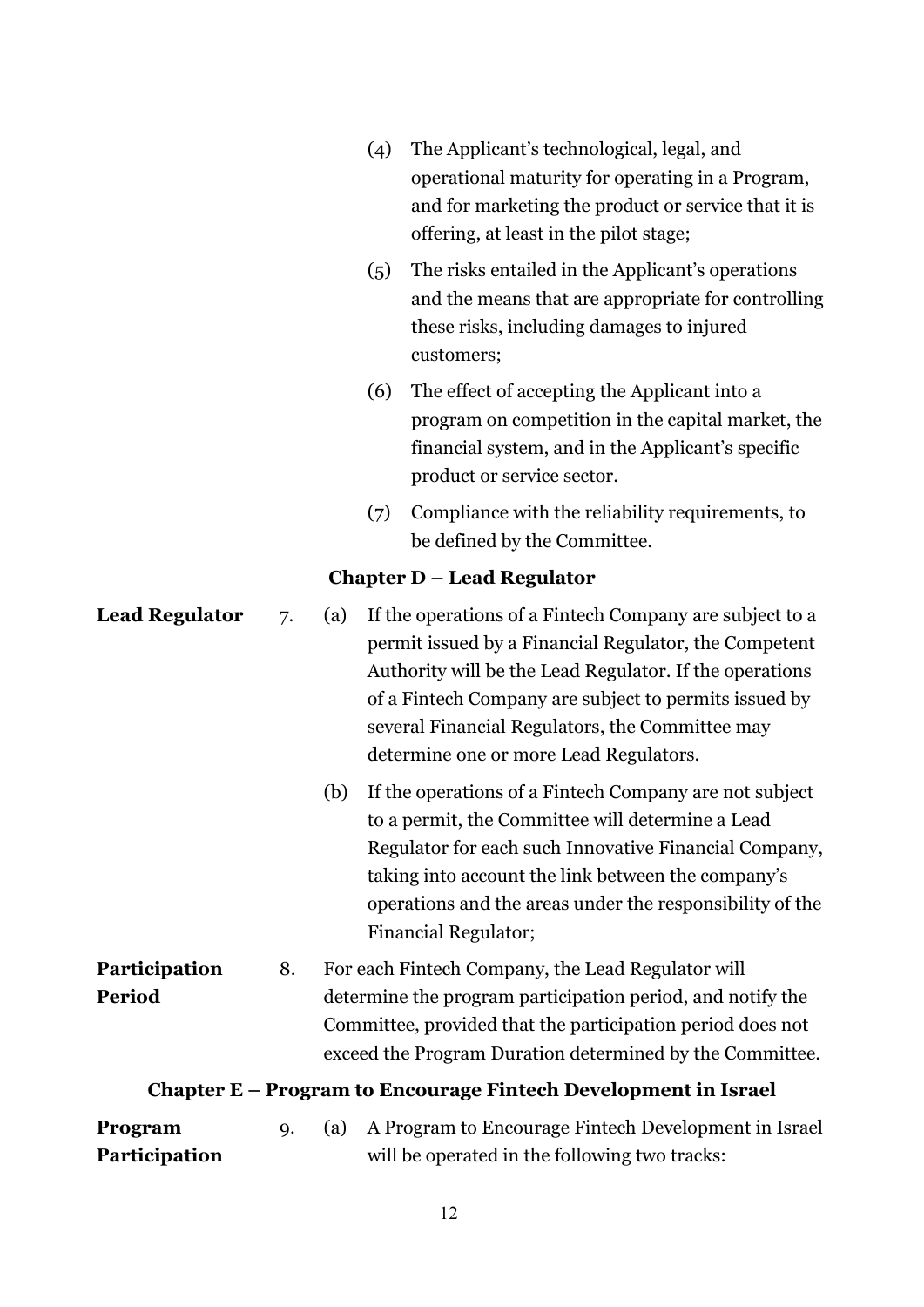- (1) A licensing track, in which the Lead Regulator may impose on a Fintech Company whose operations are subject to a permit conditions, including adjustments or regulatory relief, according to the powers of the Competent Regulator under the provisions of Chapter E of this Law or by any law ("Adjusted License Conditions");
- (2) An oversight track, in which the Lead Regulator may impose on a Fintech Company whose operation are not subject to a permit conditions, including conditions related to the scope of its operation, the type or number of its customers or investors, reporting to the Lead Regulator, modes of operation, protection of the interests of its customers or investors, and other matters as the Lead Regulator deems fit to determine, all taking into account the conditions related to the protection of customers' interests, customers' features, the nature of their operation and the risks entailed that apply to companies whose operations are subject to a permit issued by said Regulator ("Oversight Conditions").
- (b) If the operations of a company in the oversight track are under the responsibility of a Financial Regulator that is not the Lead Regulator, as stated in subsection (a)(2), the conditions for the company's operations in said area will be determined with the consent of said Financial Regulator.
- (c) Innovative Financial Companies will operate according to the conditions determined in subsections (a) and (b).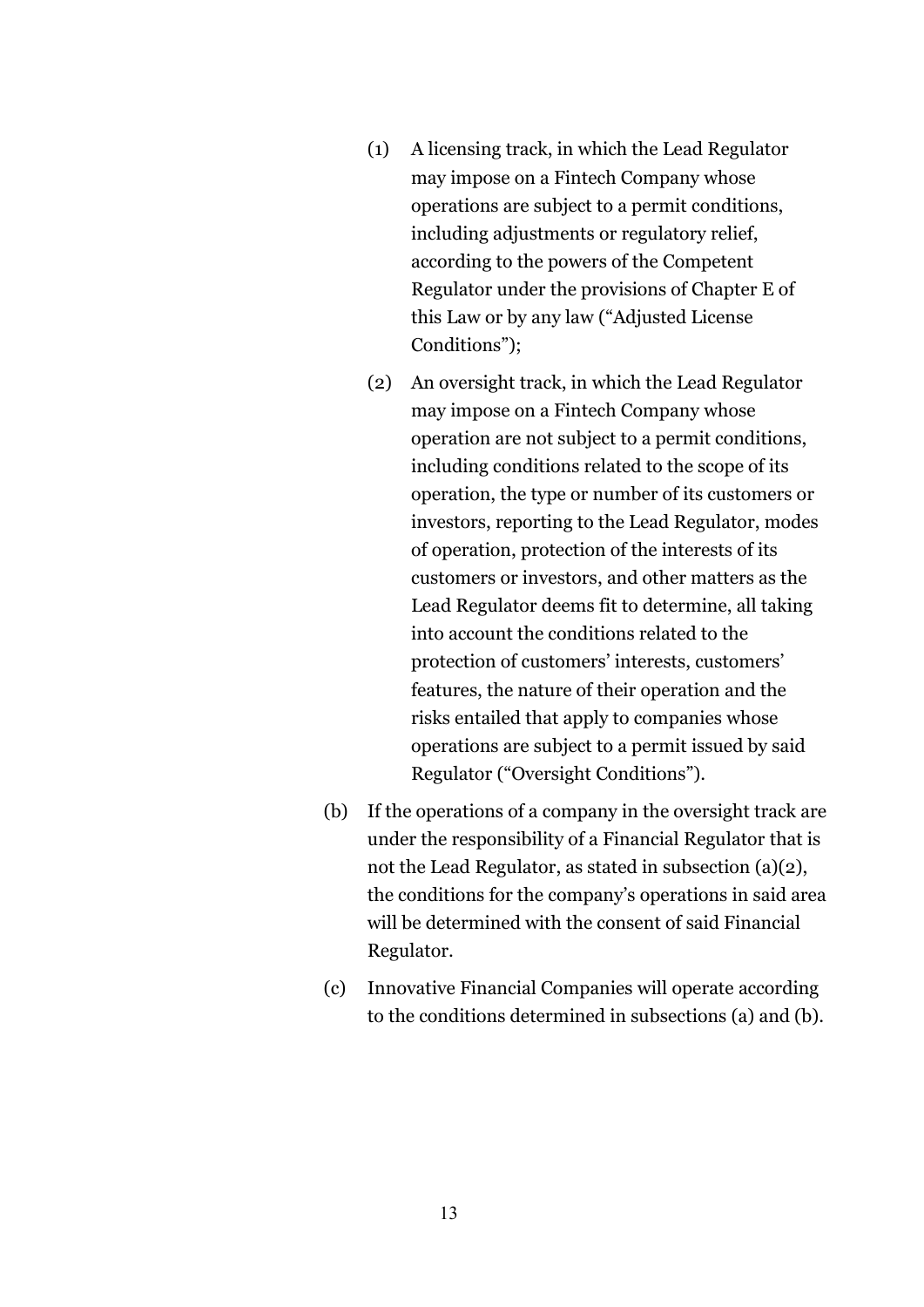| <b>Termination of</b> |  | 10. If a Fintech Company in the licensing track violates any of |  |  |
|-----------------------|--|-----------------------------------------------------------------|--|--|
| Program               |  | the Adjusted License Conditions determined for it pursuant      |  |  |
| Participation         |  | to Section $9(a)(1)$ , or if a Fintech Company in the oversight |  |  |
|                       |  | track violates any of the Oversight Conditions determined for   |  |  |
|                       |  | it pursuant to Section $g(a)(2)$ , the Lead Regulator may       |  |  |
|                       |  | terminate its participation in a program after it is given an   |  |  |
|                       |  | opportunity to express its arguments.                           |  |  |

### **Chapter F – Regulatory Relief and Adjustments for Innovative Financial Companies in the Licensing Track**

**Powers of the Supervisor of Financial Services to Grant Relief and Adjustments** 11. Using their powers undersection  $9(a)(1)$ , the Supervisor of Financial Services may determine that the provisions according to the sections listed in the First Addendum do not apply, either in entirety or in part, or apply with modifications, and may stipulate conditions for said exemption from or modifications to conditions, if the Supervisor of Financial Services deems said exemption or modification to be necessary to remove barriers to an Innovative Financial Company's operations, its business development, or its ability to offer its products or services in Israel. Such determination will apply for a period that does not exceed the Program Duration determined by the Committee as stated in Section 3(g), and will take into consideration, among other things, protection of the customers' interests, the company's scope and nature of its operations, the risks entailed in its operations, and the types of its customers.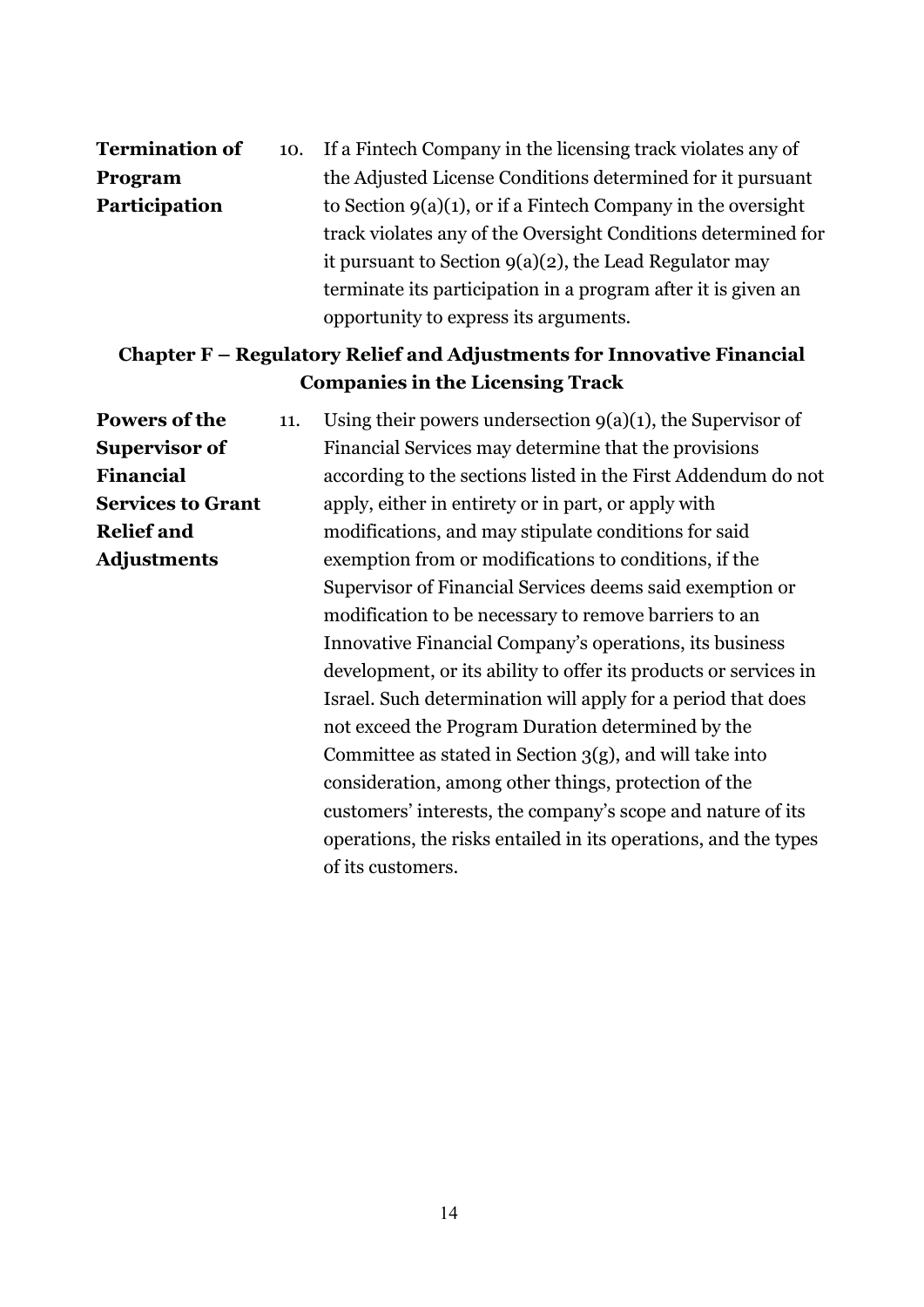# **Powers of the ISA Chair to Grant Relief and Adjustments**

- 12 (a) Using their powers undersection  $9(a)(1)$ , the Chair of the ISA may determine that the provisions according to sections listed in the Second Addendum do not apply, either in entirety or in part, or apply with modifications, to a Fintech Company in the licensing track, and may stipulate conditions for said exemption from or modifications to conditions, if the Chair of the ISA deems said exemption or modification to be necessary to remove barriers to an Innovative Financial Company's operations, its business development, or its ability to offer its products or services in Israel. Such determination will apply for a period that does not exceed the Program Duration determined by the Committee as stated in Section  $3(g)$ , and will take into consideration, among other things, protection of the interests of its customers or investors, the company's scope and nature of its operations, the risks entailed in its operations, and the types of customers or investors.
	- (b) The provisions and conditions stated in subsection (a) may include but are not limited to provisions on the following matters:
		- (1) Provisions related to modes of operation;
		- (2) Equity and insurance;
		- (3) Permitted areas of activity;
		- (4) Filings to the ISA and the public, including the details that will appear in the reports, their preparation, the modes and dates of submission;
		- (5) Corporate governance;
		- (6) Prevention of conflicts of interest;
		- (7) Additional provisions required to protect investors or customers, such as restrictions on scope of operations, number of customers, or type of customers.

#### **Chapter G – Administrative Enforcement Measures**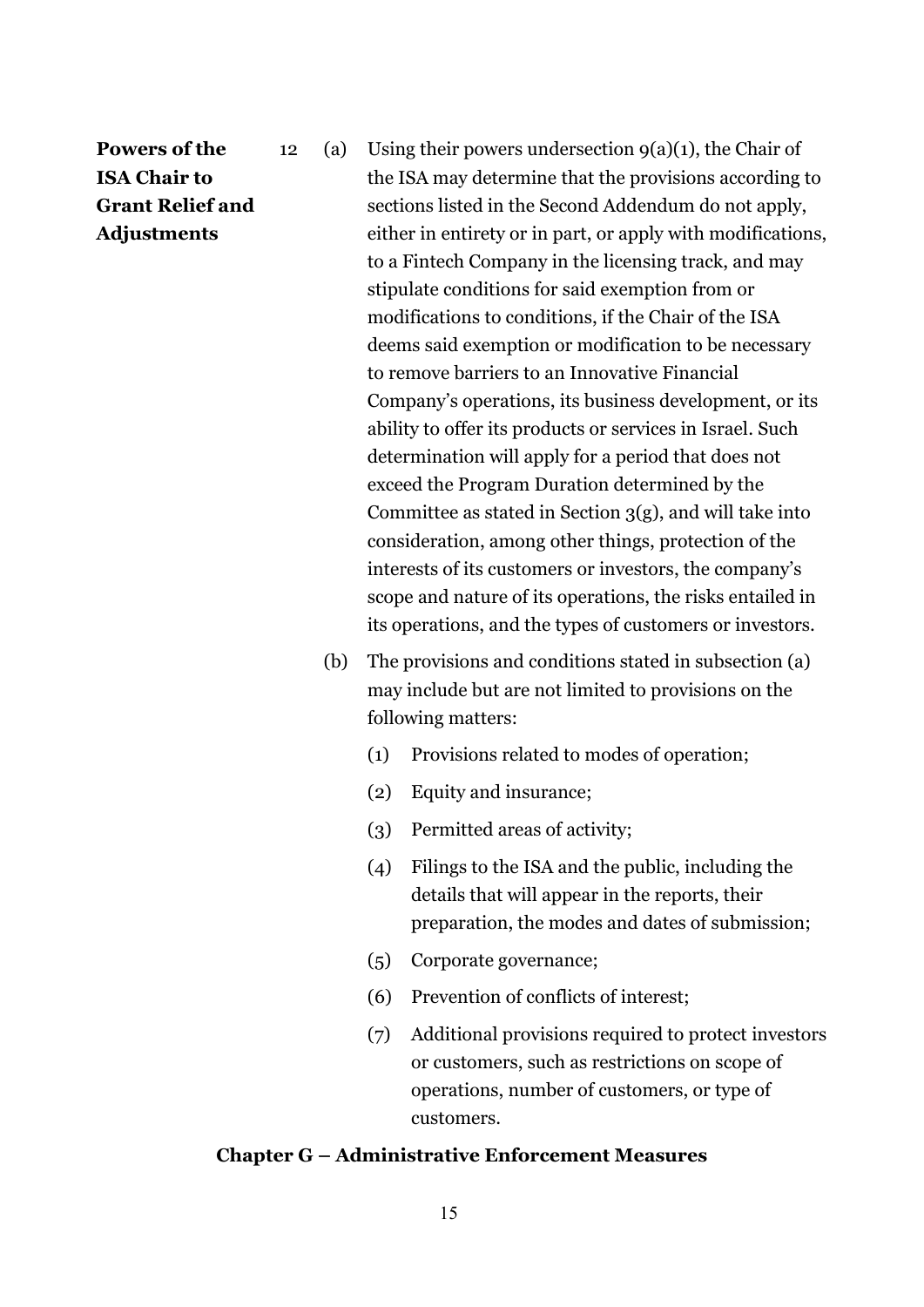**Enforcement Powers over Innovative Financial Companies in the Licensing Track**

13. An Innovative Financial Company's participation in a Program does not detract from the supervisory and enforcement powers by law on any matter that is not explicitly regulated by this Law.

14. If a Fintech Company in the licensing track violates any Adjusted License Condition determined for it according to Section 9(a)(1), the Lead Regulator may impose a monetary sanction on it pursuant to the following provisions:

- (1) In the matter of imposing a monetary sanction on a Fintech Company whose Lead Regulator is the ISA, the provisions of Chapters Eight "C" and "D" of the Securities Law, Chapters Ten and Ten "A" of the Joint Investments in Trust Law, Chapters 7A and 7B of the Advice Law, and Chapters G and H of the Rating Law will apply to the matter of enforcement of the violation, as relevant and according to the type of condition violated, with the necessary changes.
- (2) In the matter of imposing a monetary sanction on a Fintech Company whose Lead Regulator is the Bank of Israel, the provisions of Sections 14i through 14o of the Banking Ordinance,<sup>10</sup> and Chapter N of the Credit Data Law  $5776 - 2016$ ,<sup>11</sup> will apply to the matter of enforcement of the violation, as relevant and according to the type of condition violated, with the necessary changes.

-

**Monetary Sanctions in the Licensing Track**

<sup>10</sup> Official Gazette no. 1134 (A) 69(a) 35.

<sup>11</sup> Book of Laws 5776, 838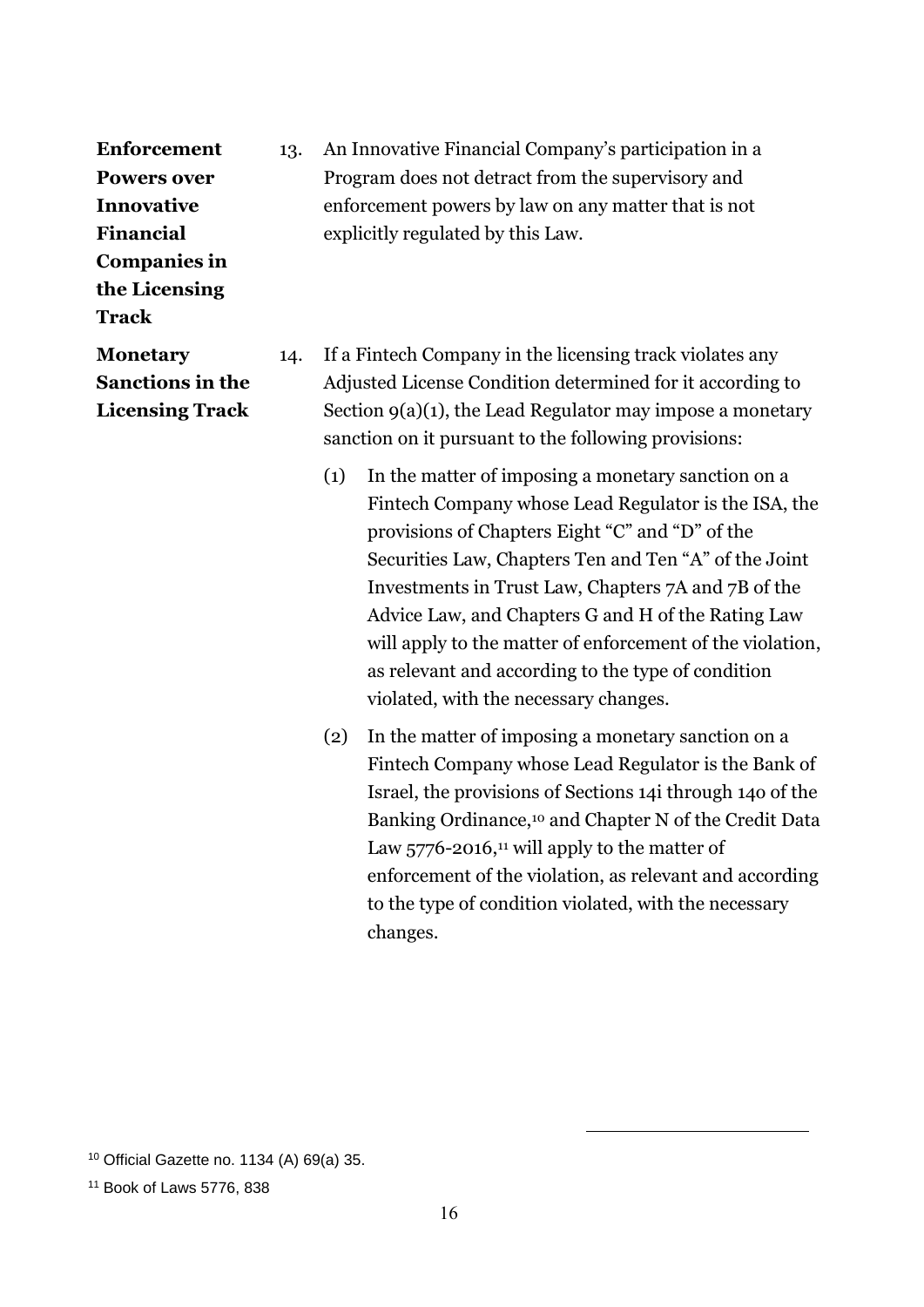(3) In the matter of imposing a monetary sanction on a Fintech Company whose Lead Regulator is the Capital Market Authority, the provisions of Chapter L of the Control of Financial Services (Regulated Financial Services) Law 5776-2016, Chapter Nine "A" of the Control of Financial Services (Insurance) Law 5741- 1981, Chapter E of the Control of Financial Services (Provident Funds) Law 5765-2005, and Chapter F of the Control of Financial Services (Advice, Marketing, and Pension Settlement System) Law 5765-2005, will apply to the matter of enforcement of the violation, as relevant and according to the type of condition violated, with the necessary changes.

15. (a) Within the Oversight Conditions, the Lead Regulator will determine that a violation of the conditions in the following areas constitutes grounds for the imposition of a monetary sanction by the Lead Regulator ("Conditions the Violation of which are Grounds for a Monetary Sanction").

- (b) The Lead Regulator may determine conditions in the following areas, the violation of which constitutes grounds for monetary sanctions: capital and insurance, disclaimers and disclosures that must be made to customers or investors or to the authorities, and provisions concerning restrictions on operations and prevention of conflicts of interests in operations.
- (c) If a Fintech Company in the oversight track violates a Condition the Violation of Which is Grounds for a Monetary Sanction, the Lead Regulator may impose a monetary sanction on it in the base amount, pursuant to the following provisions:
	- (1) In the matter of imposing a monetary sanction on a Fintech Company whose Lead Regulator is the ISA, pursuant to Sections 52P through 52CC of the Securities Law, with the necessary changes, and as relevant.

**Monetary Sanctions in the Oversight Track**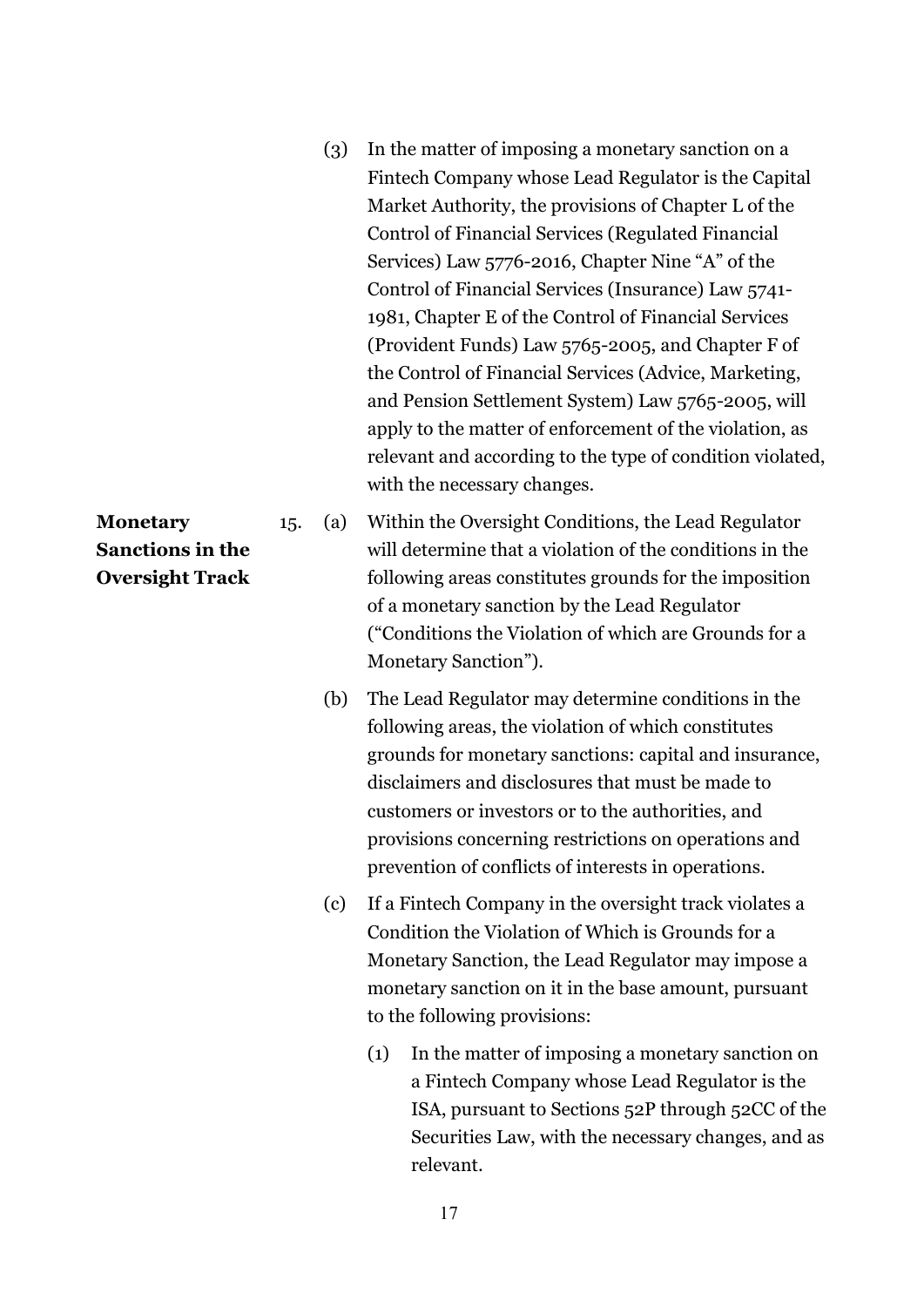- (2) In the matter of imposing a monetary sanction on a Fintech Company whose Lead Regulator is the Bank of Israel, the provisions of Sections 14i through 14o of the Banking Ordinance 1941, and Chapter N of the Credit Data Law 5776-2016, with the necessary changes, and as relevant.
- (3) In the matter of imposing a monetary sanction on a Fintech Company whose Lead Regulator is the Capital Market Authority, the Oversight Conditions issued according to Section 9(a)(2) of the Law will be deemed as directives issued under Section 2(b) of the Control of Insurance Law, Section 39(c) of the Control of Provident Funds Law, or Section 4(a) of the Control of Regulated Financial Services Law, including in the matter of monetary sanctions according to Chapter Nine "A" of the Control of Financial Services (Insurance) Law 5741-1981, Chapter L of the Control of Financial Services (Regulated Financial Services Law) 5776-2016, Chapter E of the Control of Financial Services (Provident Funds) Law 5765- 2005, and Chapter F of the Control of Financial Services (Advice, Marketing, and Pension Settlement System) Law 5765-2005, with the necessary changes.

For the purpose of this section – the "Base Fine" is:

- (1) For a Fintech Company in the oversight track, whose Lead Regulator is the ISA — NIS 50,000;
- (2) For a Fintech Company in the oversight track, whose Lead Regulator is the Capital Market Authority  $-$  NIS 50,000;
- (3) For a Fintech Company in the oversight track, whose Lead Regulator is the Supervisor of Banks — NIS 50,000;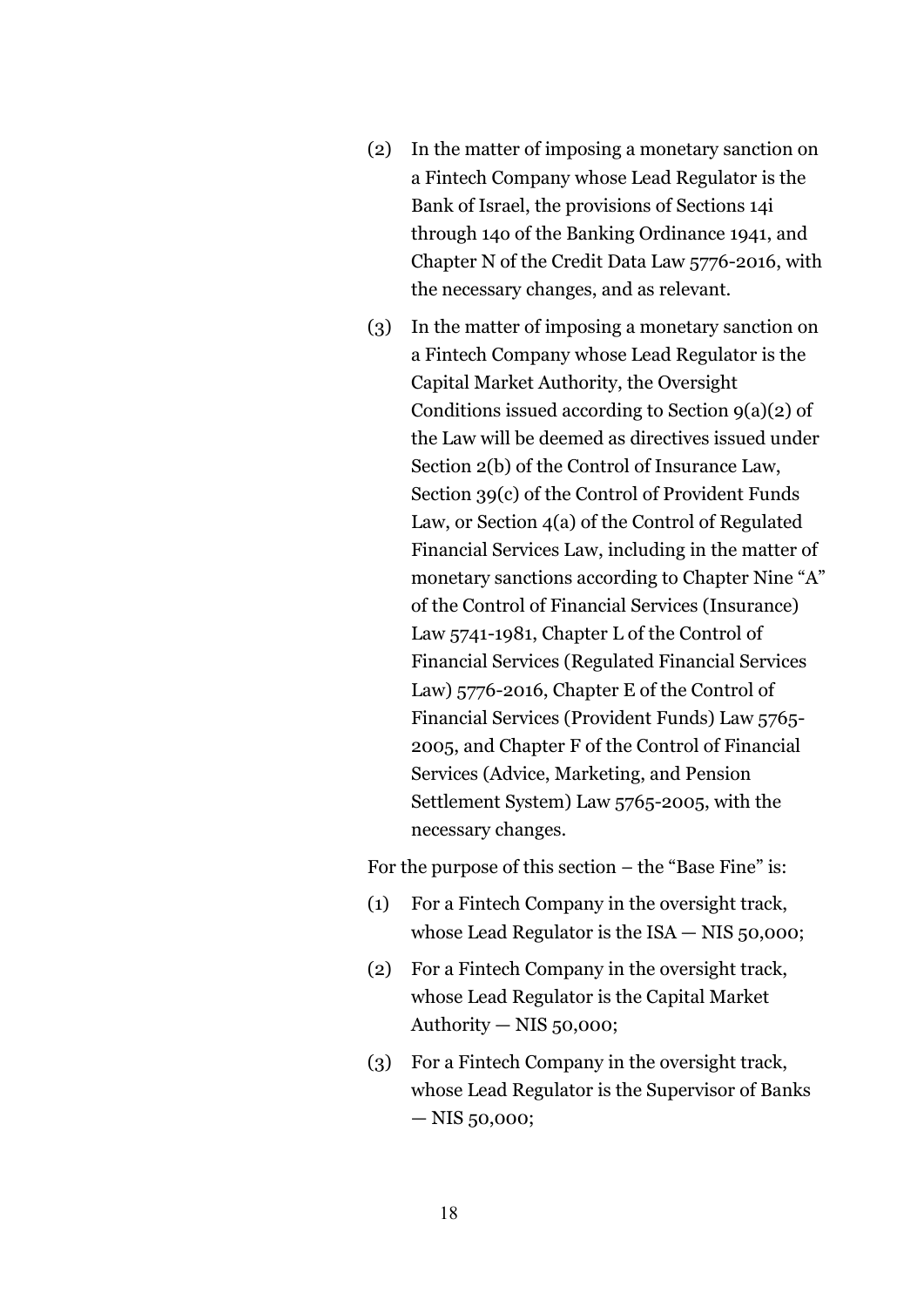|                                      |     | (d)<br>The Base Fine will be updated on January 1 of each year<br>(in this subsection – "the Update Date"), according to<br>the rate of change in the CPI known on the Update Date<br>relative to the CPI known on January 1 of the preceding<br>year; Said amount is then rounded to the closest<br>multiple of NIS 10. For this purpose, CPI is the<br>Consumer Price Index published by the Central Bureau<br>of Statistics; The Lead Regulator will publish a notice of<br>said update in Reshumot [Official Government<br>Gazette].                                                                                                                                       |  |
|--------------------------------------|-----|--------------------------------------------------------------------------------------------------------------------------------------------------------------------------------------------------------------------------------------------------------------------------------------------------------------------------------------------------------------------------------------------------------------------------------------------------------------------------------------------------------------------------------------------------------------------------------------------------------------------------------------------------------------------------------|--|
| Collection                           | 16. | Monetary sanctions will be collected and paid to the state<br>treasury, and the Central Law for Collection of Fines, Levies,<br>and Expenses 5755-1995 <sup>12</sup> will apply to the collection thereof.                                                                                                                                                                                                                                                                                                                                                                                                                                                                     |  |
|                                      |     | <b>Chapter H - Miscellaneous</b>                                                                                                                                                                                                                                                                                                                                                                                                                                                                                                                                                                                                                                               |  |
| <b>Information</b><br><b>Sharing</b> | 17. | Notwithstanding any other law, the authorities whose<br>representatives are members of the Committee, and the<br>Advisory Authorities whose representatives participate in<br>Committee meetings, may furnish to the Committee<br>information related to Innovative Financial Companies that<br>is in their possession and required by the Committee to fulfill<br>its duties under this Law. In this Chapter, "Information"<br>excludes information received by IMPA under Sections<br>$7(a)(2), 7(b), 8A(a)(2), 9(b), 11Li(a), 30(b), 30(b), 30(b),$<br>30 (b3), 30(c), 30 (c1), 30(c2), 30(f) and 31 of the<br>Prohibition of Money Laundering Law 5760-2000. <sup>13</sup> |  |
| Confidentiality                      | 18. | No person who obtained Information under their duties<br>(a)<br>contained in this Law will disclose it to others or make<br>any use thereof, unless for the purpose of performing<br>said duties.                                                                                                                                                                                                                                                                                                                                                                                                                                                                              |  |

<sup>12</sup> Book of Laws 5755, 170.

<sup>13</sup> Book of Laws 5760, 293.

-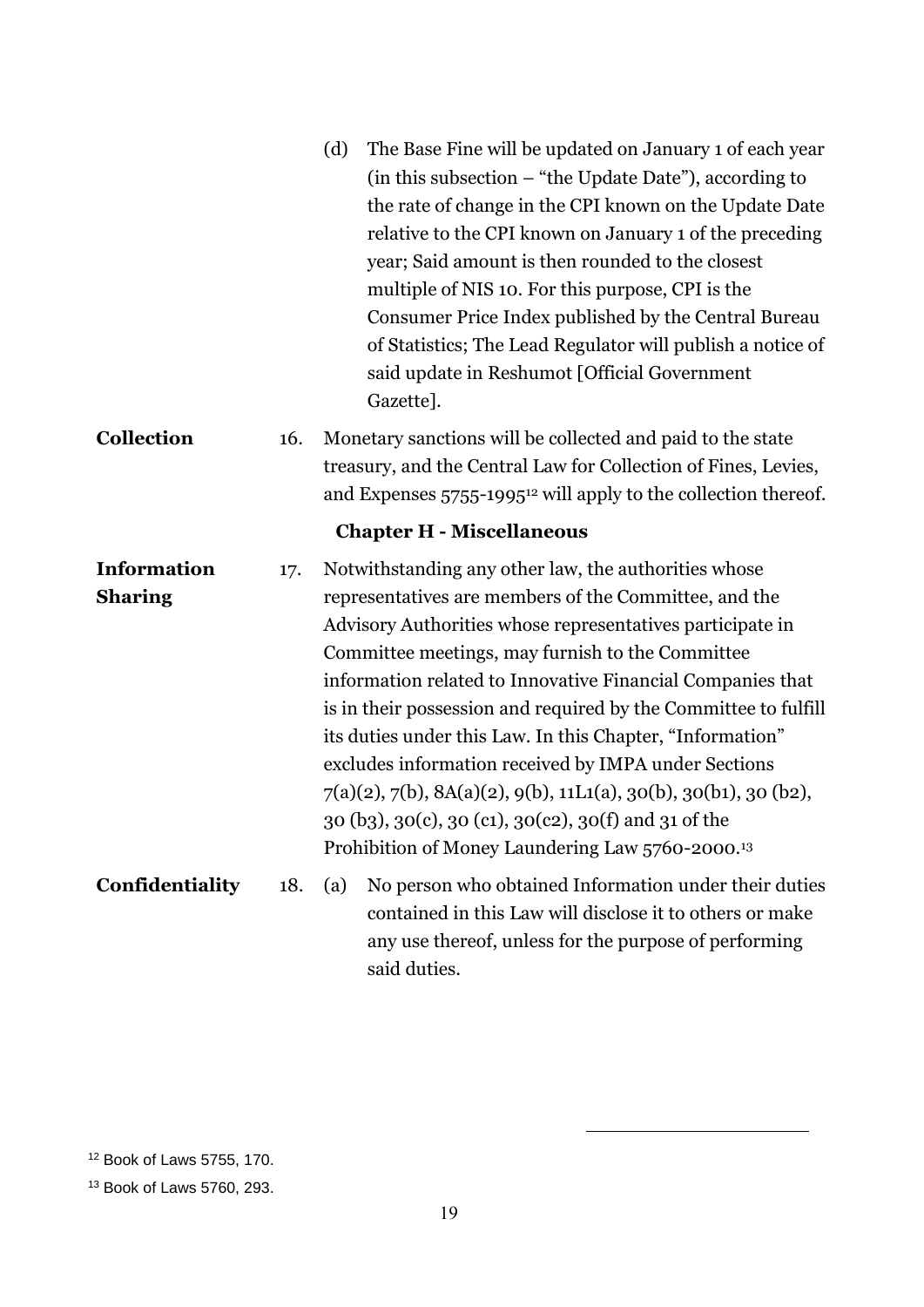| (b) | Without detracting from the provisions of subsection    |
|-----|---------------------------------------------------------|
|     | (a) and notwithstanding any other law, authorities      |
|     | whose representatives are members of the Committee,     |
|     | and the Advisory Authorities whose representatives are  |
|     | invited to participate in Committee meetings, may       |
|     | receive information received by the Committee under     |
|     | this Law from other authorities and may use it only for |
|     | the purpose of performing their functions and for the   |
|     | purpose of the Committee's functions. Authorities       |
|     | whose representatives are members of the Committee,     |
|     | and the Advisory Authorities whose representatives      |
|     | participate in Committee meetings, may, for that        |
|     | purpose, disclose the Information to their employees    |
|     | who are not members of the Committee or are not         |
|     | invited to participate in its meetings.                 |
|     |                                                         |

- **Execution** 19. The Minister is responsible for the execution of this Law.
	- 20. In the Prohibition of Money Laundering Law 5760-2000<sup>14</sup> —

**Amendment to Prohibition on Money Laundering Law**

| (1) | In Section 1, the following will be inserted after the<br>definition "Company with a trading platform license":                                                                                                              |
|-----|------------------------------------------------------------------------------------------------------------------------------------------------------------------------------------------------------------------------------|
|     | "Innovative Financial Company" – A company, as<br>defined in the Law to Encourage Fintech Development<br>in Israel 5780-2020, that participates in the oversight<br>track of a Program to Encourage Fintech<br>Development." |
| (2) | The following will be inserted in Section $11M(a)$ after<br>$\frac{1}{9}$ :                                                                                                                                                  |

-

#### <sup>14</sup> Book of Laws 5760, 293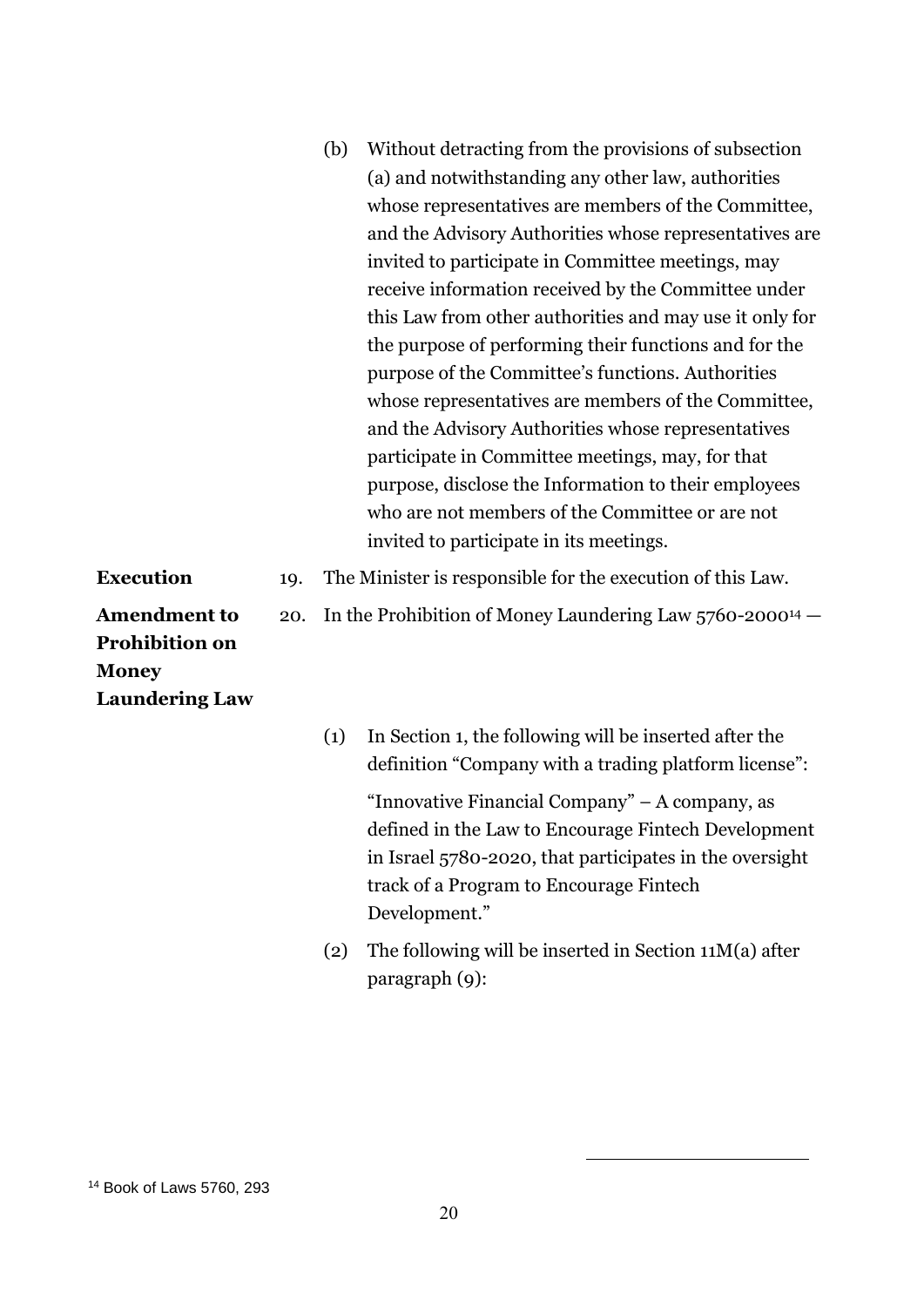"(10) In the matter of a Fintech Company that is not an entity listed in this Section — the Commissioner of the Lead Regulator determined according to Section 6(b) of the Law to Encourage Fintech Development in Israel 5780-2020.";

(3) The following will be inserted in the Third Addendum, after item 7:

"8. An Innovative Financial Companies that is not an entity listed in this Addendum and is not a banking corporation."

#### **First Addendum**

#### **(Section 11)**

Sections 15(a)(1) in the matter of the requirements of a linkage to Israel stated therein, and  $15(a)(2)$ ,  $16(a)(1)-(3)$ ,  $20, 22(b)$ ,  $25U(a)(1)$  in the matter of the requirements of a linkage to Israel stated therein, and  $25U(a)(2)$ ,  $25V(1)-(4)$ ,  $30, 31(4)$  and  $(5)$ ,  $32$ , 33, 37(a), 38E, 39, 40, 44, 44A, 44B, 47(b) in the matter of the regulations promulgated under it, 50, 50B(b)-(c) and (e) and (f), and 50D to the Control of Financial Services (Regulated Financial Services) Law 5776-2016.

### **Second Addendum**

### **(Section 12)**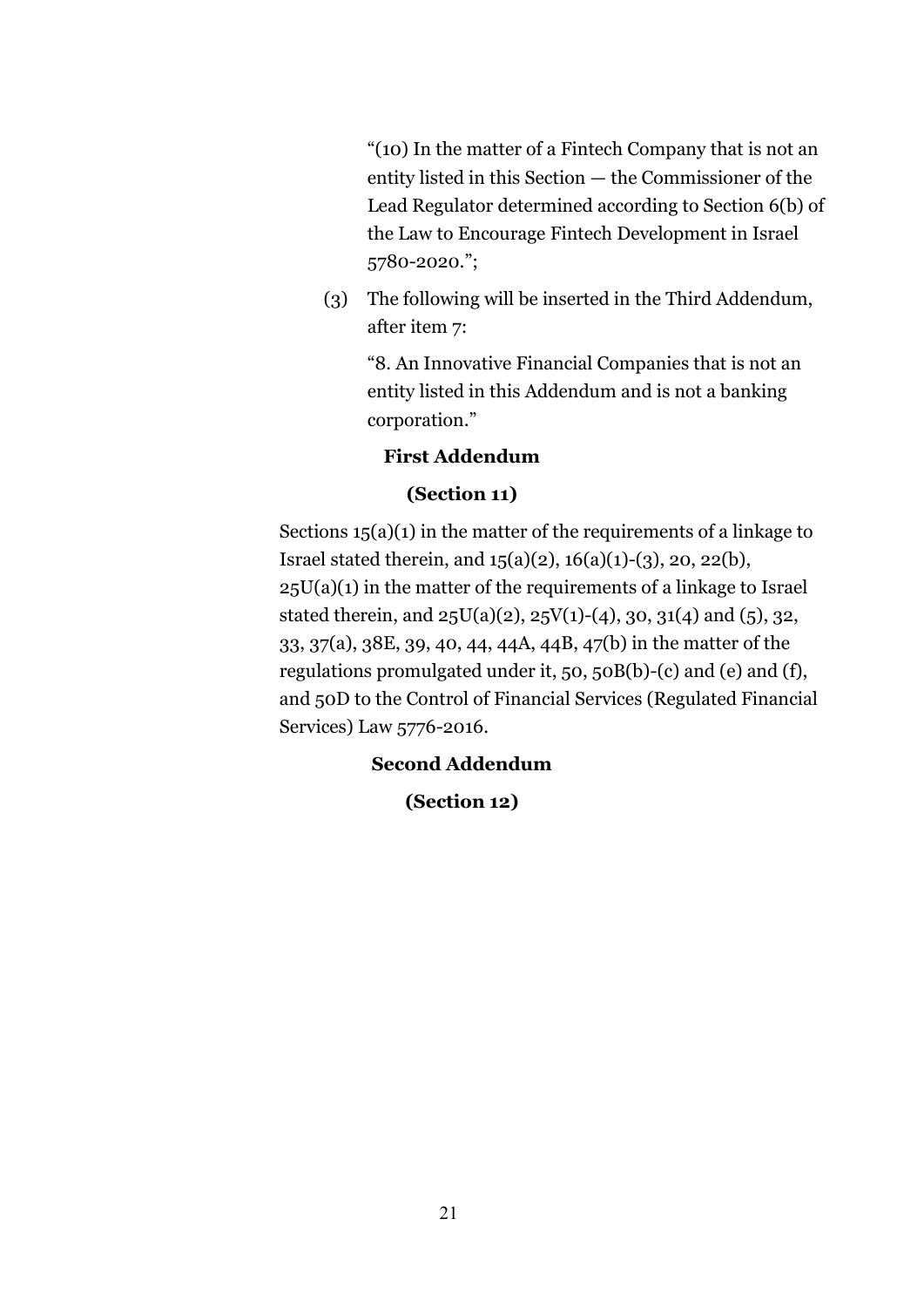(1) Sections 15, 36, 37, 44B, 44I, 44J, 44M(b)-(d), 44P, 44CC, 55A, 55B and 56(a) in the matter of regulations promulgated under it and under another section stated in this Addendum, and 56(c) of the Securities Law; Sections 3(b), 5, 9, 13, 16(a), (a1) and (b)-(e), 16A, 17, 18(5)-(10), 19-22, 23F, 25, 42-46, 49-54A, 56, 57, 58A-67, 68 in the matter of holdings of a fund manager, 69-73, 77-80, 81- 82, 86, 95A, 95B(b) and (c), 95C, 99-102, 104A-106, 109-112-112B, 113B-113D, 129, 129B and 131 of the Joint Investments in Trust Law; Sections 2(b2) and (c), 4, 7(b)(3), (b1)(3) and (4), and (c)(3) and (4), 8(b)(4) and (5), 10B-10G, 13 excluding (d1), 15 in the matter of the manner and mode of notification, 16(b) and (d), 16A, 17, 17A, 18 in the matter of the manner of notification and customer's confirmation, 20A, 20C, 20D, 22(3) and (5), 24, 24B, 24C-24I, 25-27A, 27C, 41, and 42 of the Advice Law; and Sections 3, 4, 8-11, 14-19, 45-48, 51, and 52 of the Law to Regulate the Operations of Credit Rating Companies 5774-2014.

(2) With respect to a company that applies to act as a trustee for debenture holders or to issue debentures to the public — the provisions of Chapter Five "A" of the Securities Law, either in entirety or in part, provided that the debentures issued using said exemption will not be listed for trading on the Tel Aviv Stock Exchange, and that it is possible to distinguish between trading in debentures that were issued on the basis of said exemption and trading in debentures to whose issue said exemption was not applied, as the ISA approves.

(3) With respect to a company that applies for a stock exchange or clearing house license — The provisions under Chapter Eight, either in entirety or in part, provided that it is possible to distinguish between trading in which said exemption was used and trading to which said exemption was not applied, as the ISA approves.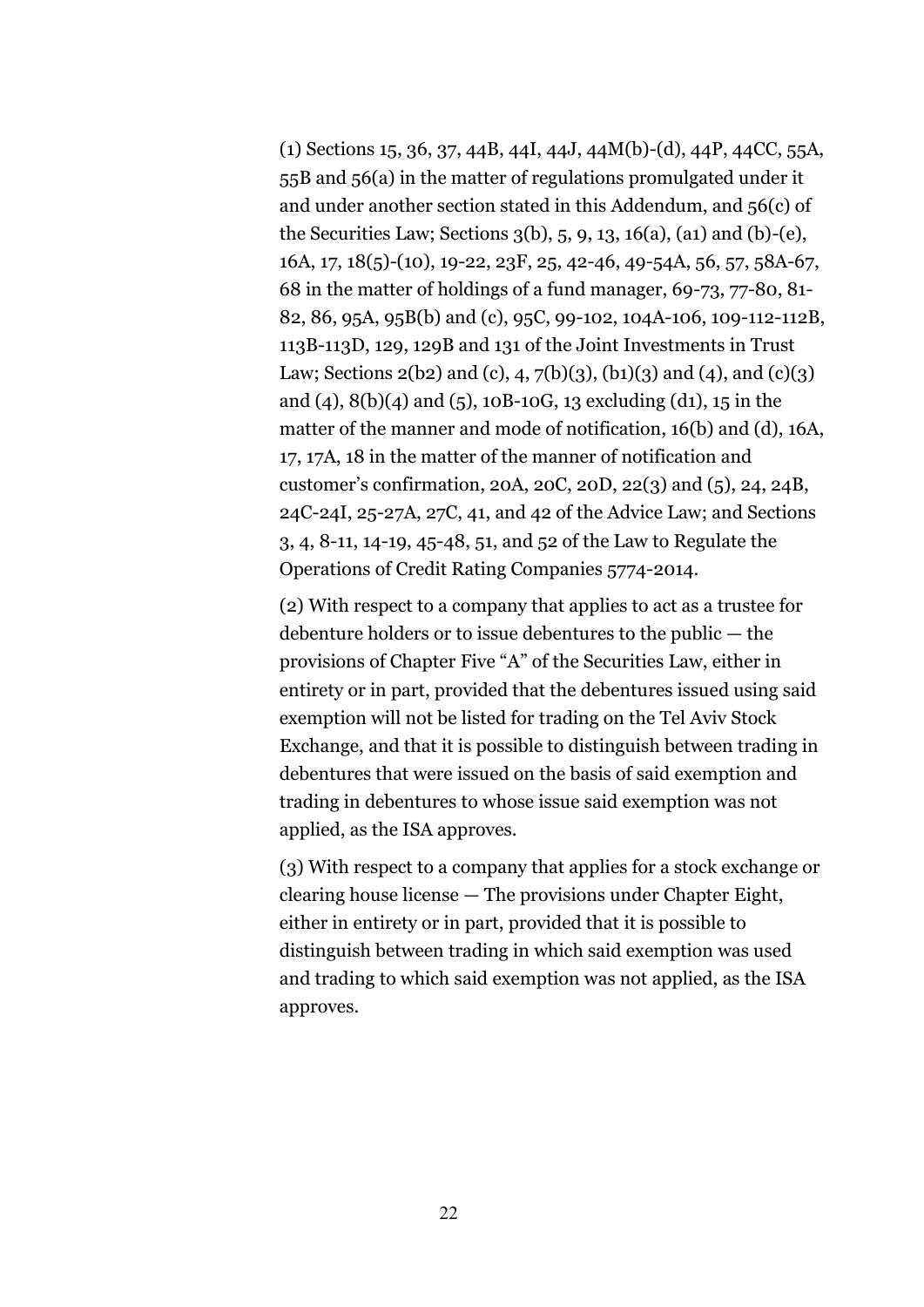### Explanatory Notes

### **Note to Section 2**

It is proposed to authorize the Minister of Finance to appoint a Committee to Encourage Operations of Fintech Companies in Israel, whose members will be one representative appointed by the Minister of Finance from among the employees of their ministry who are not employees of the Capital Market Insurance and Savings Authority; one representative appointed by the Supervisor of Banks from among its employees; a representative appointed by the Commissioner of Capital Market Insurance and Savings also in its capacity as Supervisor of Financial Service Providers, from among the employees of the Capital Market Insurance and Savings Authority; a representative appointed by the Chair of the ISA from among ISA employees; and a representative appointed by the Minister of Justice from among IMPA employees.

## **Note to Section 3**

It is proposed to determine that the Committee will operate one or more programs to encourage fintech development in Israel, and determine the maximum number of participants in each round of the program. The Committee will select program participants in an equitable and public proceeding. To this end, the Committee will determine the application submission and assessment processes, pursuant to the provisions of Chapter C.

To maintain the independence of all Financial Regulators, it is proposed to determine that the Committee will select a Fintech Company to the program only if it is endorsed by a representative of the Financial Supervisory Authority that is competent to regulate its operations.

It is further proposed to determine that the duration of a program determined by the Committee will not exceed two years, but if necessary the Committee may extend a program by another period that will not exceed two years.

To ensure that the transparency of the program's operations, it is proposed to determine that the Committee will publish its decisions on the selection of program applicants, and the decisions of the Lead Regulator on relief and adjustments granted to program participants.

# **Note to Sections 4 and 5**

In view of the program's importance to the Israeli economy, and the importance of the selection process of program participants, and in order to optimize the Committee's decisions, it is proposed to determine that the Committee may request the assistance of the Innovation Authority in assessing applicants' applications, and in performing tests related to applicants' innovative operations. It is proposed to determine that for this purpose, the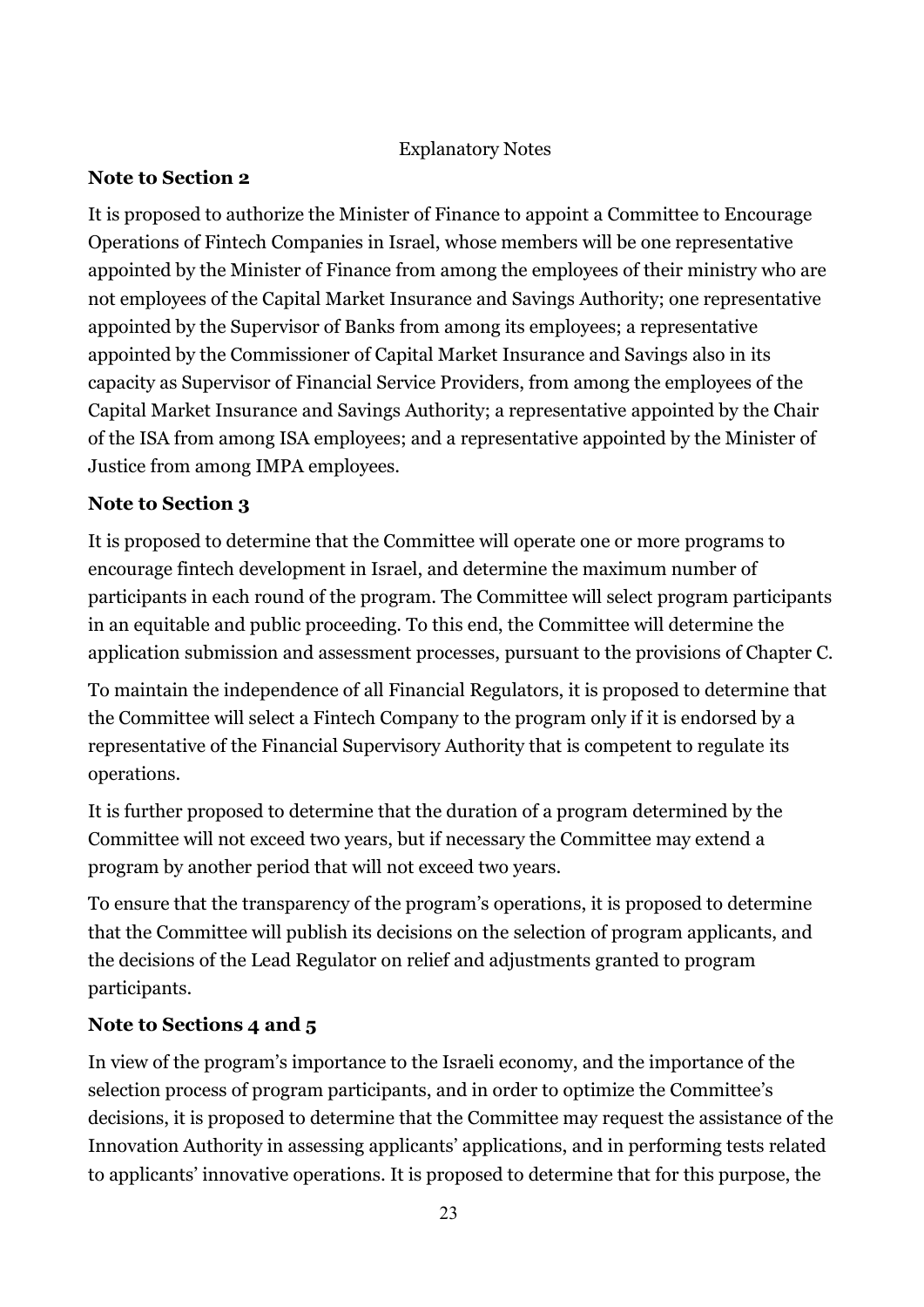Committee and its members may share with the Innovation Authority any information in their possession that is related to applicants and is required by the Innovation Authority to assess applications according to this Law.

It is also proposed to determine that in its meetings, the Committee may consult with additional authorities that are not represented in the Committee, including government ministries and their units and auxiliary units, the Clearing and Payment Systems Department of the Bank of Israel, the Cyber Emergency and Security Division of the Ministry of Finance, and the Tax Authority. The Committee must invite such Advisory Authorities to its meetings at the request of a Committee member, and the regulations proposed in Sections 25 and 26 in the matter of information sharing shall apply to the Advisory Authorities.

### **Section 6**

It is proposed to determine the following factors that the Committee will consider in assessing an Applicant's suitability for the program:

- 1. The innovativeness of the applicants' financial service or product. The Committee will consider whether the product or service includes the use of new technology, or a novel use of existing technology, or represents a new approach to implementing its underlying technology, or offers a significant extension to an existing product or service.
- 2. The expected benefits for consumers in Israel, taking into account factors such as, but not limited to, improvements in a service or increased cost savings, positive impact on competition, solution to an existing problem or satisfaction of an existing need. In the exceptional case in which the service or product cannot be offered in Israel, the Committee will consider whether it may assume that the Applicant will contribute to Israel in other ways, for example, by increasing Israel's export potential.
- 3. The Applicant's need for regulatory adjustments for the sake of its operations, the cost of adapting the service or product to existing regulation, whether another available alternative would lead to the same results, and whether a full licensing procedure would impose a disproportionate burden on the Applicant considering the short period required for a study of the product or service's feasibility. The Committee will also study the Applicant's need to test its service or product on real customers.
- 4. The Applicant's technological, operational, and legal maturity and readiness to operate in the program and market its product or service to its target market, at least during the pilot phase. The Committee may also review, for example, whether the Applicant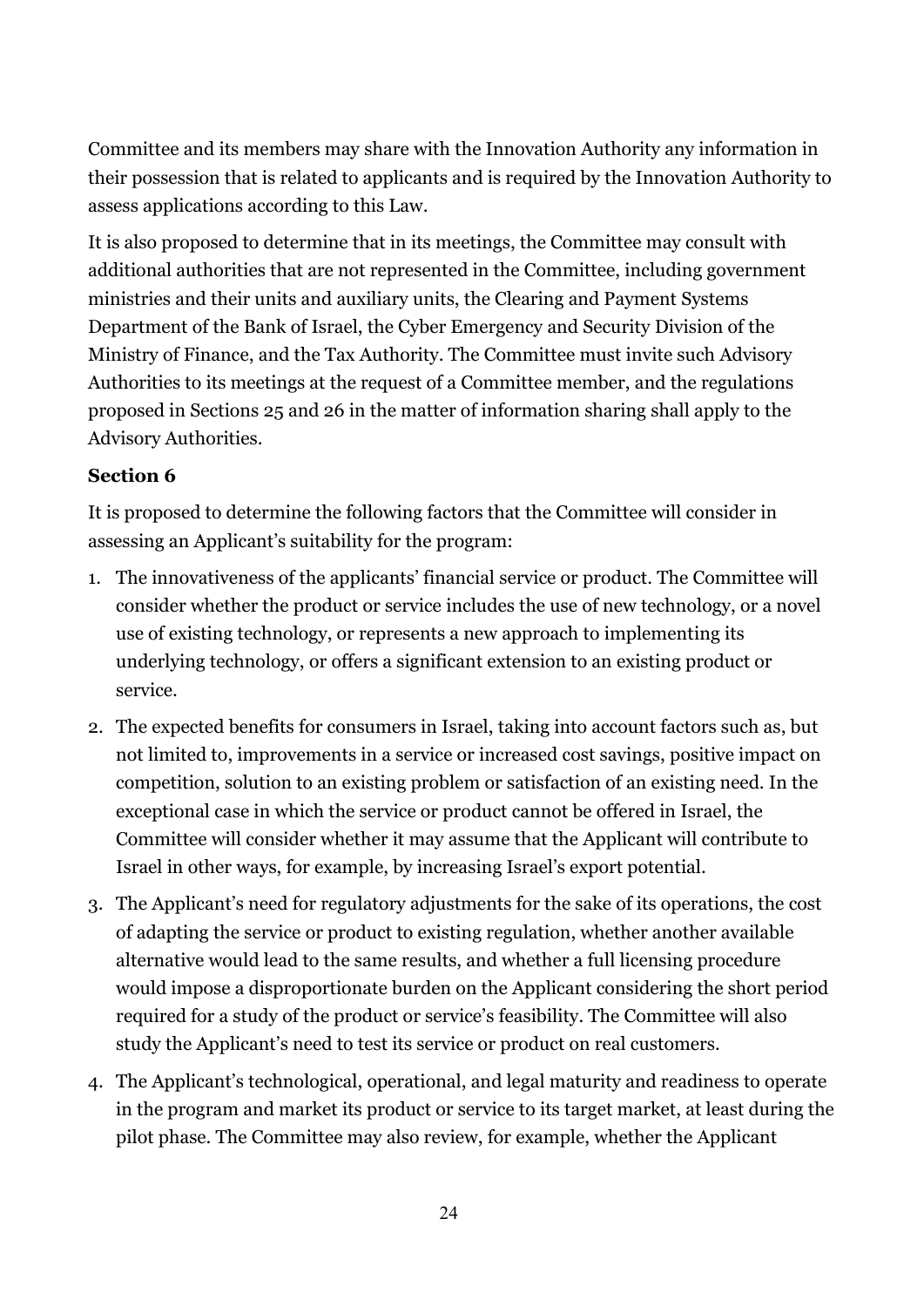presented an organized plan that includes clear and well-defined goals, assessment criteria, and success criteria for the program participation period.

- 5. The risks entailed in the Applicant's operations and the appropriate means to address these risks, including compensation to injured customers. The Committee may, for example, study the means of control that the Applicant adopted to protect its customers, the Applicant's ability to compensate customers for damages in the appropriate circumstances, and the Applicant's AML/GTF assessments.
- 6. The Committee will also review competition-related aspects and ensure that the Applicant meets the reliability criteria that the Committee determines.

### **For Section 7**

It is proposed to designate a Lead Regulator for each participating Innovative Financial Company. It is proposed to determine that if an Innovative Financial Company's operations are subject to a permit from a Financial Regulator, the Lead Regulator will be the Competent Regulator; If an Innovative Financial Company's operations are subject to a permit by several Financial Regulators, the Committee may determine more than one Lead Regulator. It is proposed to determine that if an Innovative Financial Company's operations are not subject to any permit, the Committee will determine the Lead Regulator for that Innovative Financial Company, taking into consideration the company's activities and the areas under the responsibility of the Financial Regulators. Furthermore, it is proposed to determine that the Committee's decision on a company's participation in a program is subject to the consent of its Lead Regulator. To increase the efficiency of the committee, it is proposed that the Lead Regulator determine the most appropriate format for an Applicant's participation in the program.

### **Section 8**

It is proposed to determine that the Lead Regulator will be the authority that determines the program participation duration for each Fintech Company under its supervision, provided that the participation period does not exceed the period determined by the Committee as stated in Section 13(g) of the Law.

### **Section 9**

It is proposed to determine that programs under this Law will operate two tracks: a licensing track that is designated for companies whose operations are subject to a permit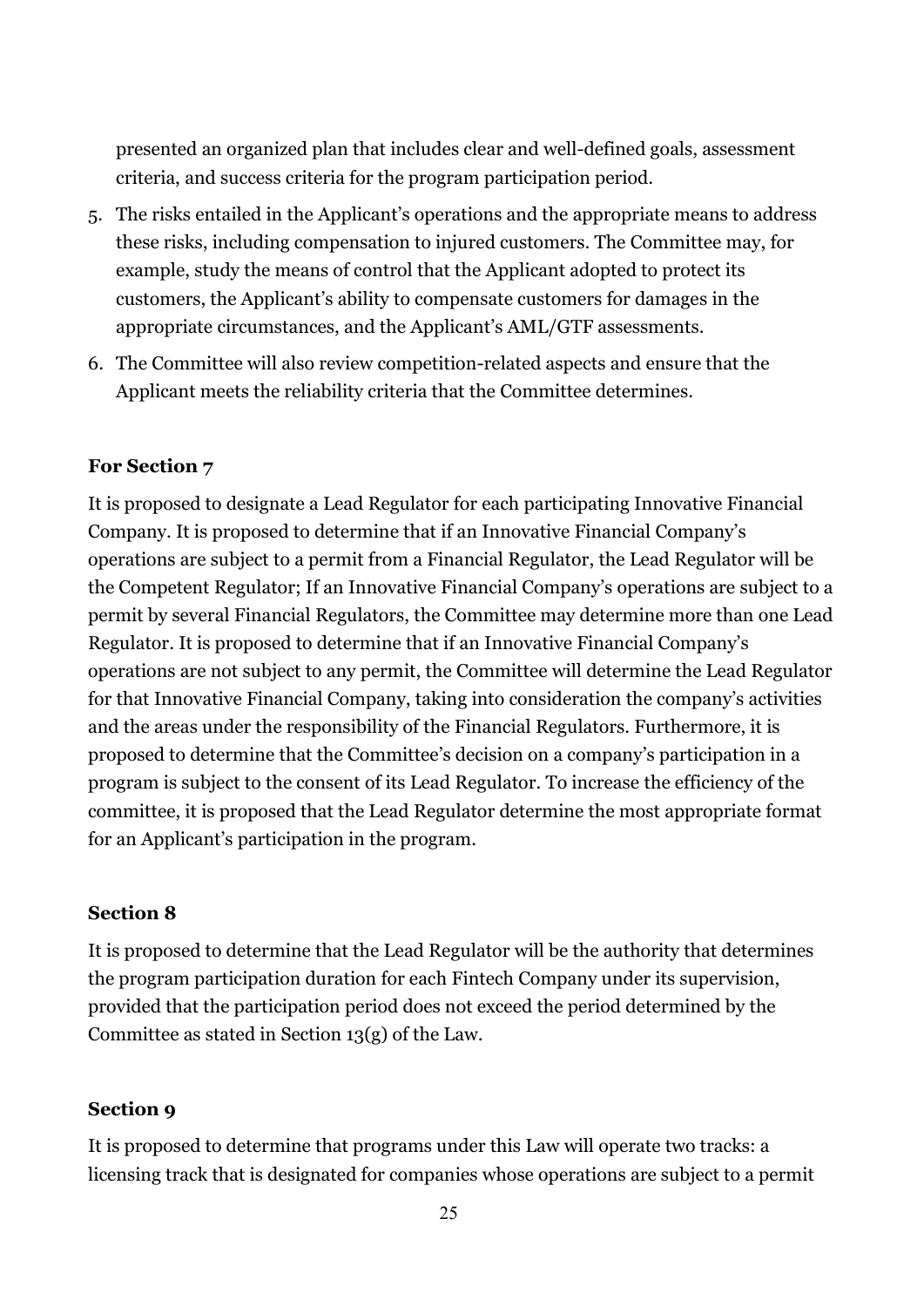or to the supervision of a Financial Regulator, and that is designed to determine adjusted licensing conditions for these companies; and an oversight track, designated for companies whose operations are not subject to a permit or to such supervision.

It is proposed to determine with respect to licensing track participants that the Supervisor of Financial Services or the Chair of the ISA, if they are defined as the Lead Regulator for a specific company, may determine that the provisions according to the sections of Law listed in the First Addendum or the Second Addendum do not apply to that company, either in entirety or in part, or apply with modifications. The Supervisor of Financial Services or the Chair of the ISA may stipulate conditions for such exemption or modification if they deem that such exemptions or modifications are necessary to eliminate barriers to the company's operations, its business development, or its ability to offer its products or services in Israel.

It is proposed to clarify that the option of determining such relief as described above will only apply to a period that does not exceed the Program Duration determined by the Committee as stated in Section 3(g). It is further proposed to determine that a decision to grant an exemption or modification to conditions will take into account the protection of customers' interests, the company's scope of operations, the nature of its operations and the risks entailed, and the type of customers.

In the oversight track, the Lead Regulator may impose various conditions on a company's operations, including conditions related to the scope of its operations, the type of its clients or investors or their number, filings to the Lead Regulator, operating procedures, protection of the interests of its customers or investors, and other matters as the Lead Regulator deems fit to determine, all taking into account the conditions that apply to companies whose operations are subject to a permit issued by said regulator, protection of customers' interests and customers' features, the nature of the company's operations and the risks entailed.

The operating conditions of companies in the oversight track will be determined by the Lead Regulator in an approval to be issued to the company before it commences its participation in a program. This approval will regulate the oversight, the period of the oversight, the filings to the Lead Regulator, to the extent necessary, the determination of the regulator's representative who will act as the company's contact person, and additional terms as the Lead Regulator deems fit to determine, such as ensuring due disclosure to customers, protecting customers' money, maintaining privacy, and other matters. It is proposed to determine that a Fintech Company in the oversight track be required to operate according to the conditions determined for it in the oversight approval.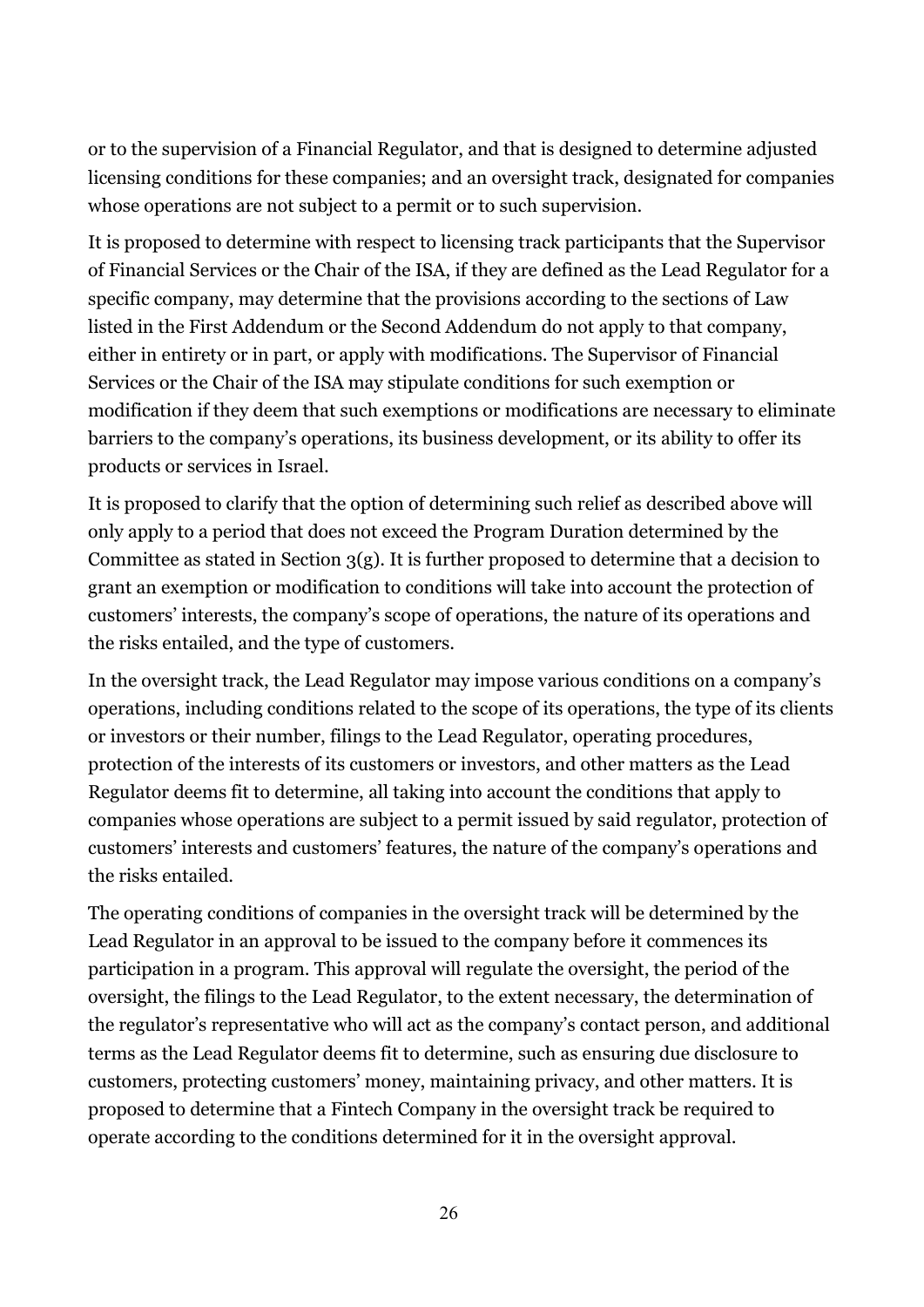### **Section 10**

It is proposed that the Lead Regulator may terminate the participation of a program participant that violates the conditions of its adjusted license determined pursuant to Section 9(a)(1), or in the event that a Fintech Company in the oversight track violates its Oversight Conditions determined pursuant to Section 9(a)(2), after having been given an opportunity to express its arguments.

### **Section 11 and First Addendum**

It is proposed to determine that the Supervisor of Financial Services may determine in the conditions of the adjusted license with respect to participants in the licensing track, that the provisions stated in the First Addendum will not apply, either in entirety or in part, or will apply with modifications. The Supervisor of Financial Services may also stipulate conditions for said exemption or modification, if it deems that such exemption or modification is required to eliminate barriers to the company's operations, its business development, or its ability to offer its products or services in Israel.

The authority of the Supervisor of Financial Services to issue such orders in the Adjusted License Conditions, applies with respect to the list of sections stated in the First Addendum. Among other things, the Supervisor's authority will apply in the matter of conditions for issuing a basic financial service provider license; capital and Israeli capital requirements; conditions and considerations in issuing an extended license; the license period; various filings to the Supervisor; filings to the Supervisor on holding means of control; capacity to service as an officer in a financial service provider; board of directors; financial management by a party licensed to operate a credit intermediation system; prohibition on making the provision of one service conditional upon another; and early repayment.

It is proposed to clarify that the authority's option to determine relief for said company will apply only during the Program Duration, and the relief will be in effect for a period that does not exceed the Program Duration determined by the Committee as stated in Section 3(g). It is further proposed to determine that a decision to grant an exemption from or modification to conditions will take into consideration the protection of the customers' interests, the scope of the company's operations, the nature of its operation and the risks entailed therein, and the company's type of clients.

### **For Section 12 and the Second Addendum**

It is proposed to determine that, with respect to program participants in the licensing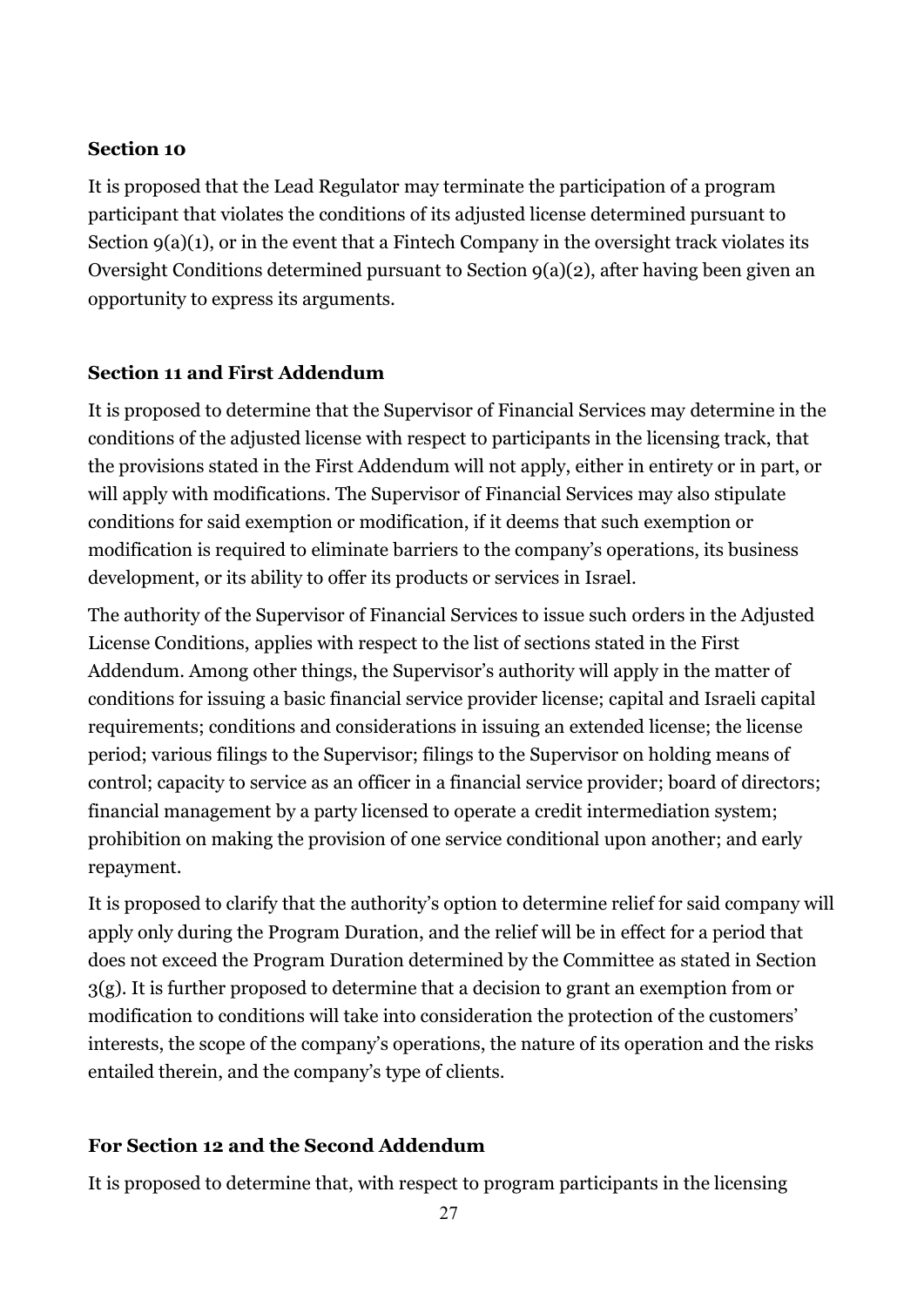track, the Chair of the ISA may determine in the conditions of their adjusted license that provisions stated in the Second Addendum will not apply, either in entirety or in part, or will apply with modifications. The ISA Chair may also stipulate conditions for said exemption or modification, if they deem that such exemption or modification is required to eliminate barriers to the company's operations, its business development, or its ability to offer its products or services in Israel.

The authority of the ISA Chair to issue such orders applies with respect to the list of sections stated in the Second Addendum. Among other things, the ISA Chair's authority will apply in the matter of the following issues: In the Securities Law — threshold conditions for a trading platform license, prospectus requirement, corporations' ongoing reporting requirement, requirement to give notice of interested parties and officers, requirement to submit filings on the MAGNA system. In the Joint Investments in Trust Law — joint investments in trust agreements and their details; fund trustees; restrictions on fund managers' directors, employees and investment committee members, board of directors, and investment committee. In the Advice Law — corporate governance provisions, uniqueness of occupation, provisions related to modes of operation such as drafting written agreements, prohibition on additional occupations, etc.; filing via electronic system. In the Rating Law — corporate governance provisions, the board and its duties, sole occupation, provisions related to operating modes such as publication of procedures, independence of rating companies and prevention of conflicts of interest, confidentiality and use of information; filing via electronic systems.

It is proposed to clarify that the authority of the ISA Chair to determine relief for said company will be in effect for a period that does not exceed the Program Duration determined by the Committee as stated in Section 3(g). It is further proposed to determine that a decision to grant an exemption from or modification to conditions will take into consideration the protection of the interests of customers or investors, as relevant, the scope of the company's operations, the nature of its operations and the risks entailed therein, and the company's type of clients or investors.

The licensing track is designated for companies whose operations are subject to a license yet have a significant problem in meeting all the licensing requirements or for which compliance with all the licensing requirements in its initial stage of operations would impose a disproportionate burden on them relative to the operations they wish to perform and their scale, and relative to the purpose of the Law. It is therefore proposed to determine that a Lead Regulator has the authority to relieve the licensing requirements according to the Law, stated in the First Addendum and in the Second Addendum, subject to the imposition of various restrictions on the company's operations. For example, relief regarding the company's capital requirements or restrictions that are imposed on the scope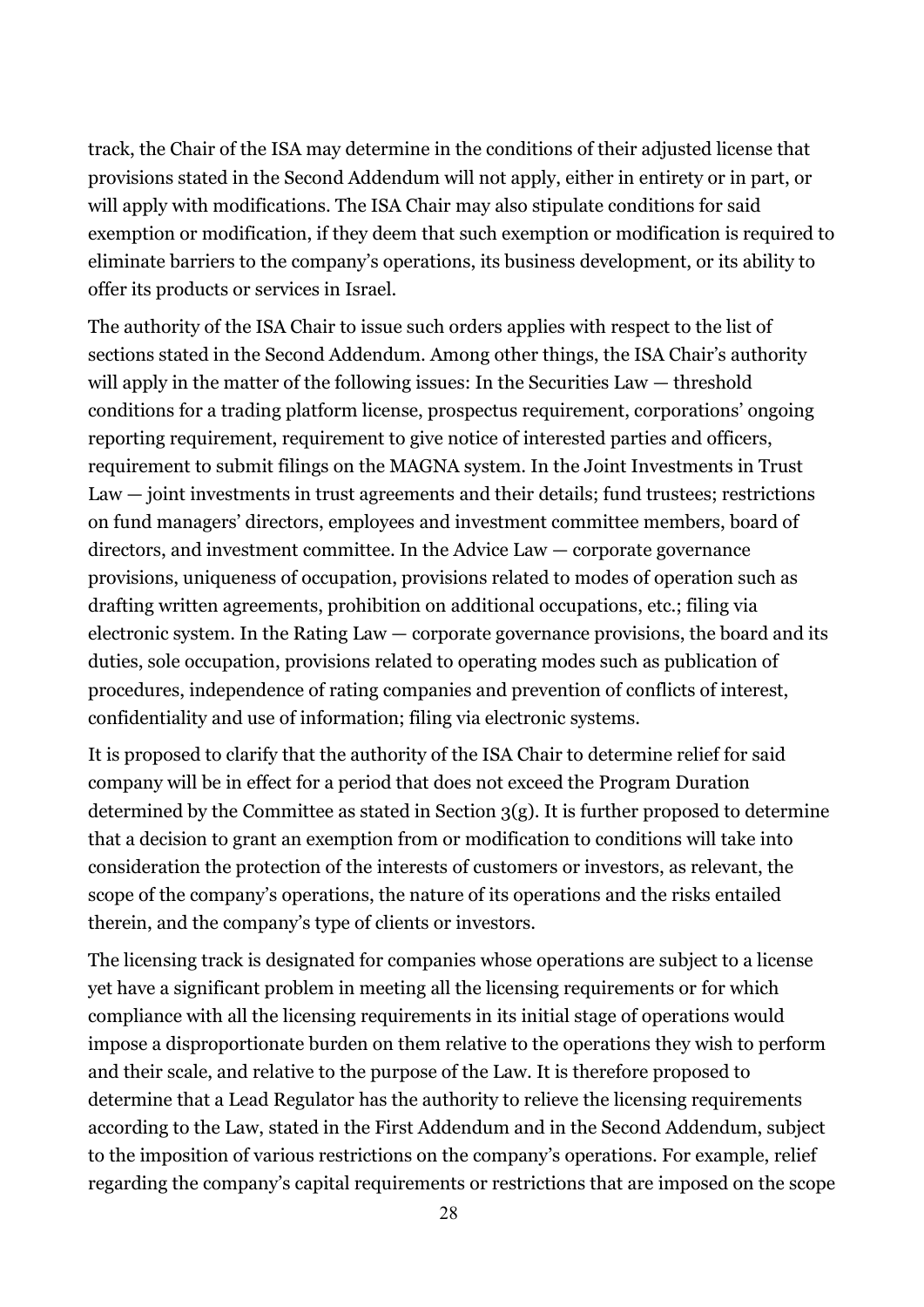of its operations, on the book of customers that it may contact, or on the maximum exposure per customer.

### **For Section 13**

It is proposed to clarify that participation in a program under Section 8 does not detract from supervisory and enforcement powers by law in matters that are not explicitly regulated by this Law, including the supervisory and enforcement powers of Financial Regulators or powers under general laws such as the Consumer Protection Law. This Section is designed to clarify that participation in a program does not detract from any supervisory or enforcement powers by law with respect to the participating companies on issues in respect of which no conditions or relief was determined by a Financial Regulator under this Law.

### **For Section 14**

It is proposed to determine that the provisions in the laws of the Financial Regulators will apply to monetary sanctions in the licensing track, in order to allow the Financial Regulators to enforce these provisions notwithstanding the regulatory relief granted to program participants. It is further proposed to determine that a violation of the Adjusted License Conditions will cancel the regulatory relief granted to the Fintech Company with respect to the relevant legal requirement, and consequently the Lead Regulator may impose monetary sanctions on it, pursuant to existing legislation, as if the company violated the relevant legal requirement itself. In the event of several Lead Regulators, each Lead Regulator may impose sanctions pursuant to the adjusted license that is under its supervision and powers.

It is proposed to determine that in the matter of imposing monetary sanctions on a Fintech Company whose Lead Regulator is the ISA, the provisions of Chapters Eight "C" and Eight "D" of the Securities Law, Chapters Ten and Ten "A" of the Joint Investments in Trust Law, Chapters 7A and 7B of the Advice Law, and Chapters G and H of the Rating Law, as defined in the adjusted license, will apply in the matter of enforcement of the violation, with the necessary changes, as relevant and according to the type of condition violated.

It is further proposed to determine that in the matter of imposing monetary sanctions on a Fintech Company whose Lead Regulator is the Bank of Israel, the provisions of Sections 14i through 14o of the Banking Ordinance 1941 and Chapter N of the Credit Data Law 5776- 2016, as defined in the adjusted license shall apply in the matter of enforcement of the violation, with the necessary changes, as relevant and according to the type of condition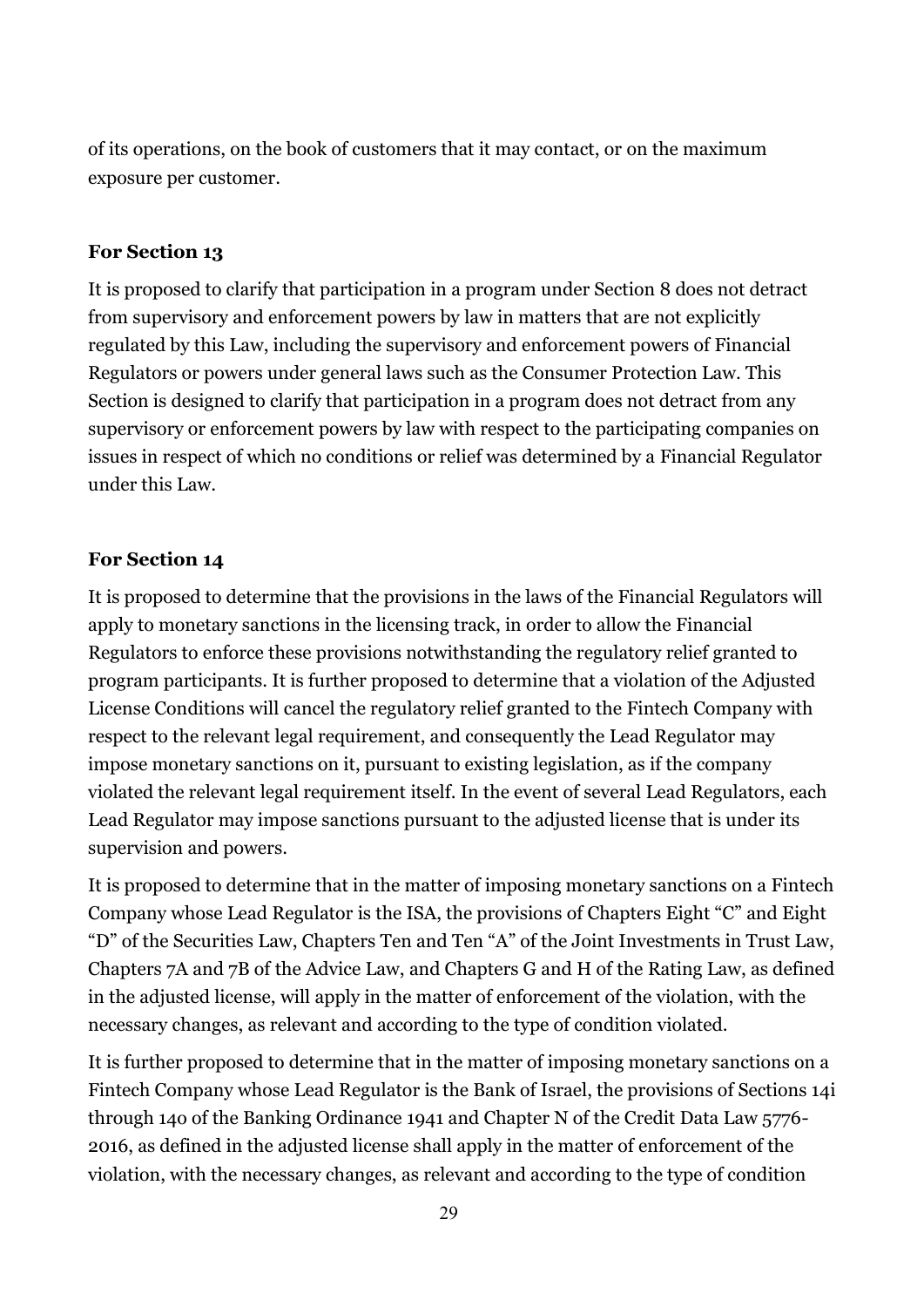violated.

It is further proposed to determine that in the matter of imposing monetary sanctions on a Fintech Company whose Lead Regulator is the Capital Market Authority, the provisions of Chapter L of the Control of Financial Services (Regulated Financial Services Law) 5776- 2016, Chapter I1 of the Control of Financial Services (Insurance 5741-1981; Chapter E of the Control of Financial Services (Provident Funds) Law 5755-2005, and Chapter F of the Control of Financial Services (Advice, Marketing, and Pension Settlement System) Law 5755-2005, as defined in the adjusted license shall apply in the matter of enforcement of the violation, with the necessary changes, as relevant and according to the type of condition violated.

# **Section 15**

It is proposed to determine that within the Oversight Conditions granted to a Fintech Company in the oversight track, the Lead Regulator will determine that a violation of conditions in the following areas constitutes grounds for imposing a monetary sanction by the Lead Regulator ("Violations That Constitute Grounds for a Monetary Sanction"): capital and insurance, disclaimers and disclosures that must be made to customers or investors or to the authority, and provisions concerning restrictions on operations and prevention of conflicts of interest in operation.

The Lead Regulator will be granted authority to impose monetary sanctions on a Fintech Company that violates conditions defined in the oversight approval, the violation of which constitute grounds for a monetary sanction. In order to avoid creating a special mechanism for monetary sanctions for the oversight track that departs from the ordinary monetary sanction mechanism of each Financial Regulator, it is proposed to determine that the section on monetary sanctions concerning the oversight track will refer to the monetary sanction mechanism of each Financial Regulator. If a Lead Regulator imposes monetary sanctions on a company in the oversight track that committed Violations that Constitute Grounds for a Monetary Sanction, it will do so according to the mechanism to which the Law refers. For example, in the matter of imposing a monetary sanction on a Fintech Company whose Lead Regulator is the ISA, the mechanism defined in Section 52P through 52CC in the Securities Law will apply, with the necessary changes and as relevant.

It is clarified that since the Program is designed for innovative companies, which may be small companies, the amount of the monetary sanction that a Lead Regulator may impose in the oversight track will not be a function of the laws to which the Law refers. The base amount in the oversight track is defined for each regulator in this section. For companies whose Lead Regulator is the ISA, it is proposed to determine a base amount of NIS 50,000. For companies whose Lead Regulator is the Bank of Israel, it is proposed to determine a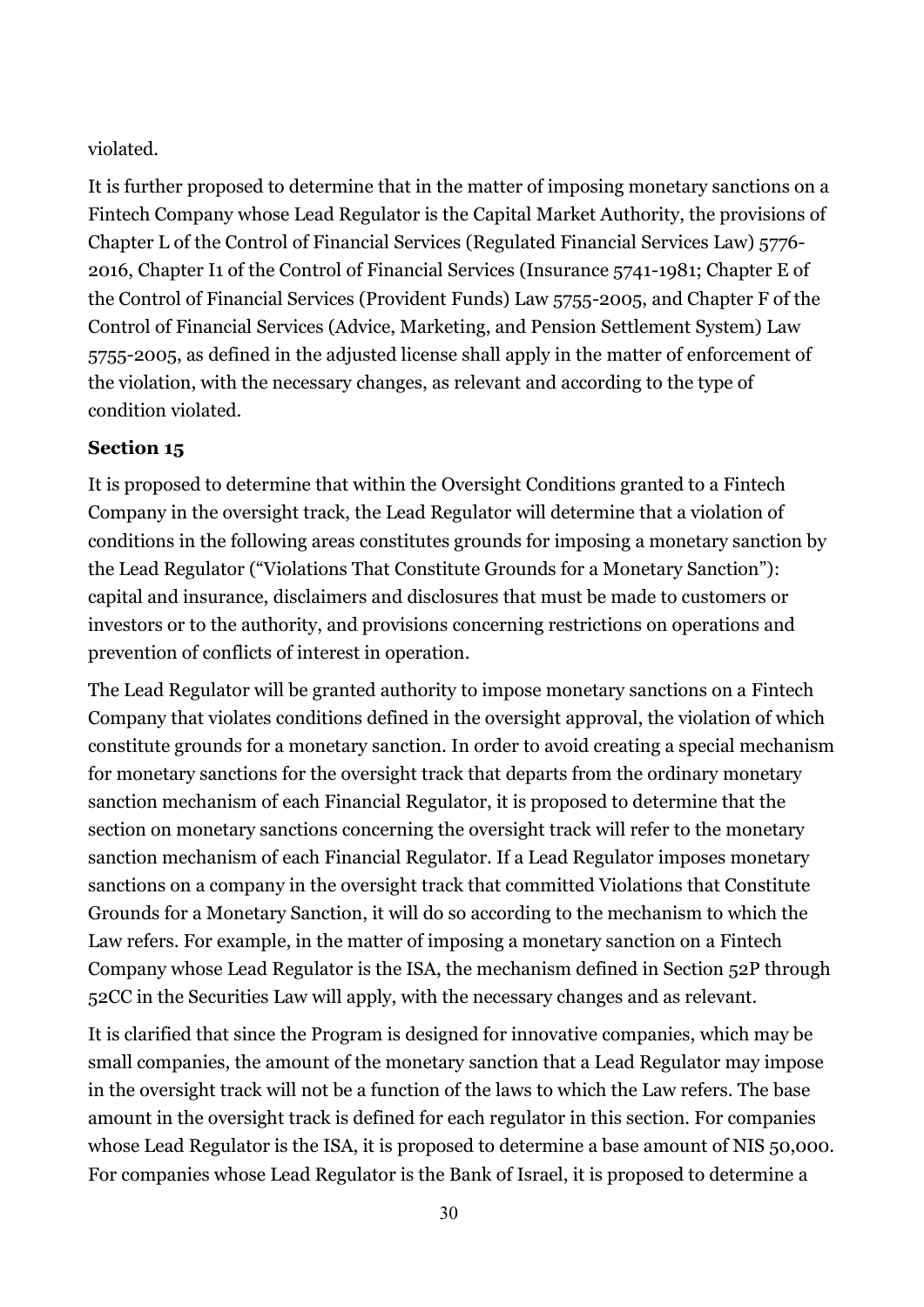base amount of NIS 50,000. For companies whose Lead Regulator is the Capital Market Authority, it is proposed to determine a base amount of NIS 50,000. If a Lead Regulator imposes monetary sanctions on a company in the oversight track, it will apply the mechanism to which the Law refers, and will impose the base amount as defined in this section.

It is proposed to define a mechanism for updating amounts, according to which the base amount defined in this section will be updated on January 1 of each year, based on the change in the known CPI compared to the known CPI on January 1 of the preceding year; This amount will be rounded to the closest multiple of 10 shekels. It is proposed to determine that Lead Regulators will publish notices of the updated amounts of the monetary sanctions in Reshumot [the Official Gazette].

### **Section 16**

It is proposed to clarify that monetary sanctions imposed in the oversight track or the license track will be collected into the state treasury, and the collection process will be subject to the Central Law of Collecting Fines, Levies, and Expenses 5755-1995.

### **Section 17**

To allow the representatives of the regulators who are members of the committee and the representatives of the Advisory Authorities to share information concerning the Program, it is proposed to determine that notwithstanding any other law, the regulators that are represented on the committee and the Advisory Authorities whose representatives participate in committee meetings may furnish to the committee information concerning Innovative Financial Companies that is in their possession and that is required by the committee to fulfill its duties according to this Law.

It is proposed to determine that this section will not apply to information obtained by the IMPA under Sections 7(a)(2), 7(b), 8A(a)(2), 9(b), 11L1(a), 30(b), 30(b1), 30 (b2), 30 (b3), 30(c), 30 (c1), 30(c2), 30(f) and 31 of the Prohibition of Money Laundering Law 5760-2000.

### **Section 18**

In order to protect the information obtained by the regulators' representatives who are committee members and by the representatives of the Advisory Authorities who participate in committee meetings, it is proposed to determine that any person who obtains information in the capacity of his duties under this Law will not disclose it to another and will not make any use of it other than to perform said duties.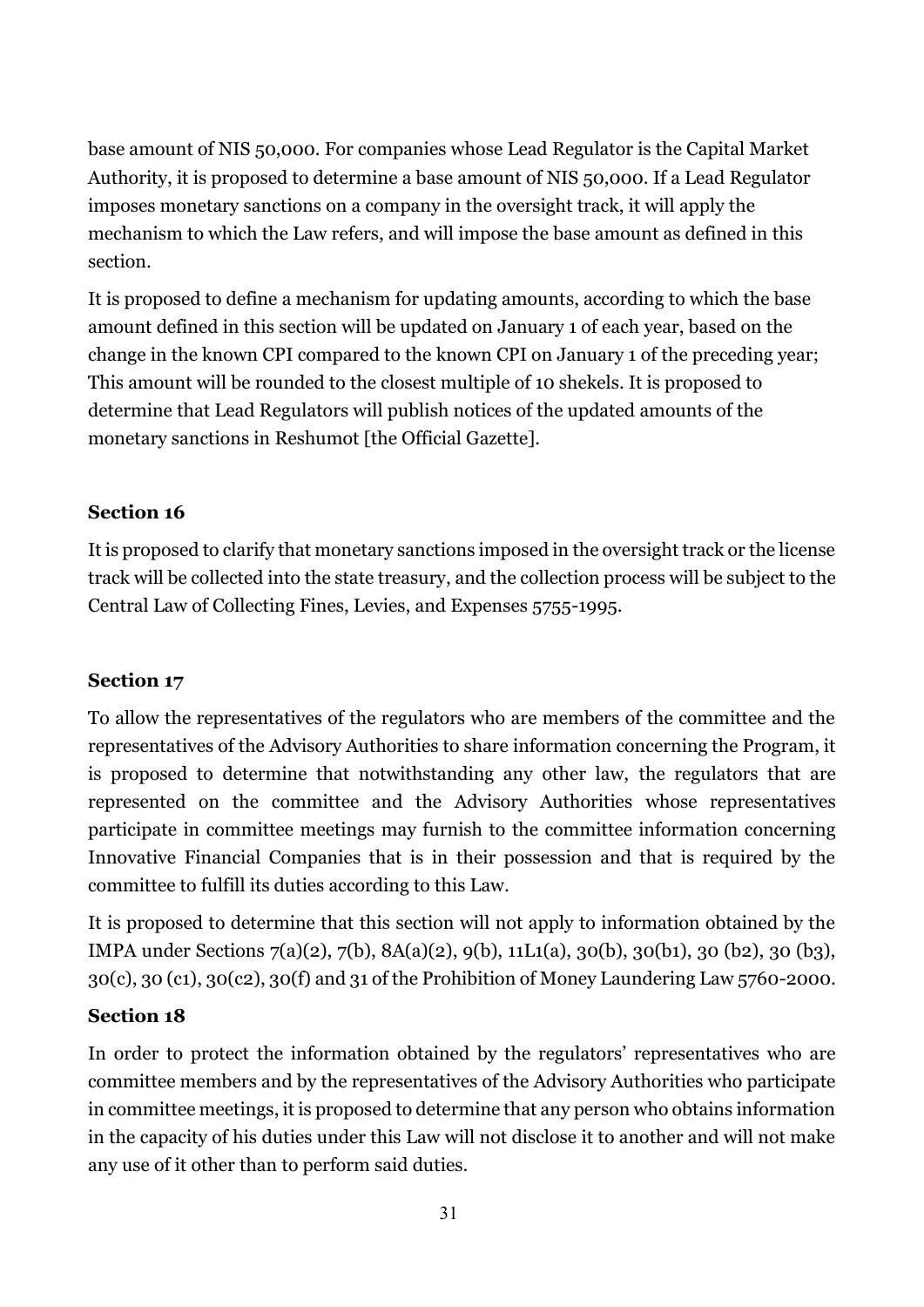To regulate the use of the information obtained by the regulators' representatives who are committee members and by the representatives of the Advisory Authorities who participate in committee meetings, it is proposed to determine, without detracting from the provisions of subsection (a) and notwithstanding any law, that regulators whose representatives are committee members and Advisory Authorities that are invited to participate in committee meetings may receive information that was received by the committee under this Law from other authorities, and may make use thereof only for the purpose of their duties and the functions of the committee.

### **Section 19**

It is proposed that the Minister of Finance be responsible for the execution of this Law.

### **Section 20**

The Team's report indicated that fintech companies whose operations are not subject to licensing requirements or oversight by any Financial Regulator encounter serious challenges when operating in Israel. Among other things, these difficulties stem from interfacing with the banking system in Israel, especially due to the absence of an applicable AML/CTF regime, as this fact significantly increases the risks of these companies' operations from the banking system's perspective. In other cases, the operations of certain fintech companies do not fall under any regulatory regime because of their incompatibility with local definitions, as these lack reference to such innovative activities. To respond to the difficulties encountered by Innovative Financial Companies that are not subject to a licensing or regulatory regime, it is proposed that Innovative Financial Companies accepted into the oversight track become subject to an effective AML/CTF regime based on a specific AML/CTF order.

Applying IMPA reporting requirements to such companies will reduce the risks of their operations and will allow the Bank of Israel to define guidelines and instruct the banking corporations interfacing with Program participants on how to create the access to the Israeli financial system that is critical for the companies' operations.

It is therefore proposed issues a specific order, based on general AML/CTF principles, which imposes on fintech companies that participate in the oversight track an obligation to meet these AML/CTF requirements as long as they operate under the Program.

To this end, it is proposed to amend the Money Laundering Prohibition Law 5760-2000 ("the AML Law") and to insert the definition of a Fintech Company into section  $1 - A$ company as defined in the Law to Encourage Fintech Development in Israel 5780-2020, which participants in the oversight track of a Program to Encourage Fintech Development.